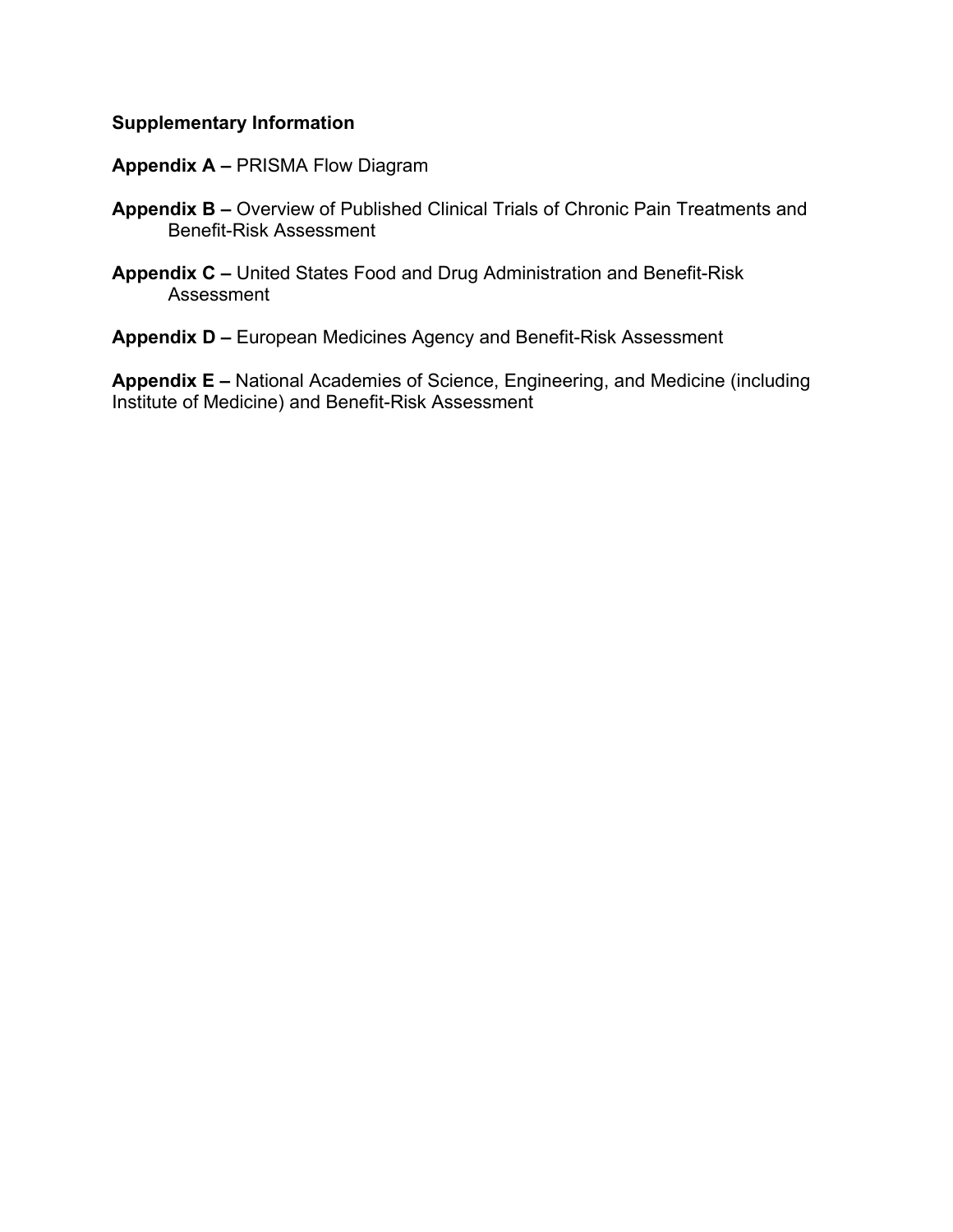## **Appendix A. PRISMA Flow Diagram**

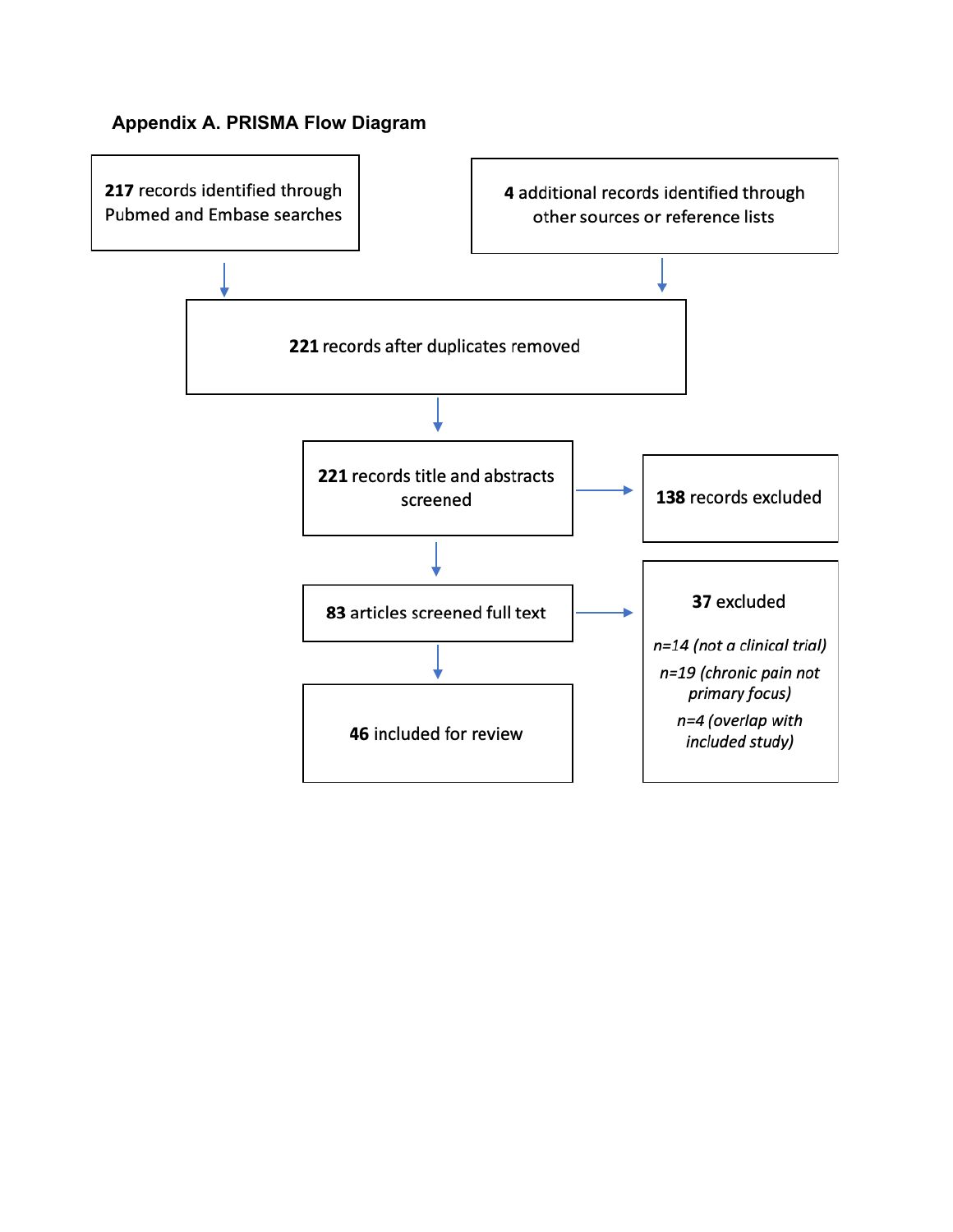# **Appendix B. Overview of Published Clinical Trials of Chronic Pain Treatments and Benefit-Risk Assessment**

| <b>Study</b>                   | <b>Pain Type</b>                                | Intervention                                                                      | <b>Benefit and Risk Outcomes</b>                                                                                                                                                                         |
|--------------------------------|-------------------------------------------------|-----------------------------------------------------------------------------------|----------------------------------------------------------------------------------------------------------------------------------------------------------------------------------------------------------|
| Abdely-<br>Meguid, 2018<br>[1] | Chronic prostatitis/<br>pelvic pain<br>syndrome | onabotulinum-toxin-A                                                              | <b>Analyzed Separately</b><br>Benefits: *Proportion of responders represented by 6 points or<br>greater reduction in total score on NIH-Chronic Prostatitis<br><b>Symptom Index</b><br><b>Risks: AEs</b> |
| Al-Ajlouni,<br>2015 [2]        | Knee osteoarthritis                             | autologous platelet<br>lysate percutaneous<br>injection.                          | <b>Analyzed Separately</b><br><b>Benefits: *Knee Osteoarthritis and Disability Outcome Score</b><br><b>Risks:</b> Complications including infection and hospitalization                                  |
| Alev, 2017 [3]                 | Low back                                        | duloxetine                                                                        | <b>Analyzed Separately</b><br><b>Benefits: *Proportion of patients with ≥30% reduction in pain</b><br><b>Risks: AEs</b>                                                                                  |
| <b>Asbury, 2012</b><br>[4]     | Refractory angina                               | cardiac rehabilitation                                                            | <b>Analyzed Separately</b><br>Benefits: *Anxiety and depression.<br><b>Risks: None</b>                                                                                                                   |
| Blumenfeld,<br>2018[5]         | Chronic migraine                                | onabotulinum-toxin-A                                                              | <b>Analyzed Separately</b><br>Benefits: *Reduction in headache days<br><b>Risks: AEs</b>                                                                                                                 |
| Brage et al.<br>[6]            | <b>Neck</b>                                     | pain education/<br>training (neck-shoulder<br>exercises, balance and<br>aerobics) | <b>Analyzed Separately</b><br>Benefits: Reduction in neck pain, function and global perceived<br>effect; no primary outcomes declared<br><b>Risks: None</b>                                              |
| <b>Burmester et</b><br>al. [7] | Rheumatoid<br>arthritis                         | tofacitinib                                                                       | <b>Analyzed Separately</b><br>Benefits: *American College of Rheumatology response rate,<br>*disability, *rates of disease activity score<br><b>Risk: AEs</b>                                            |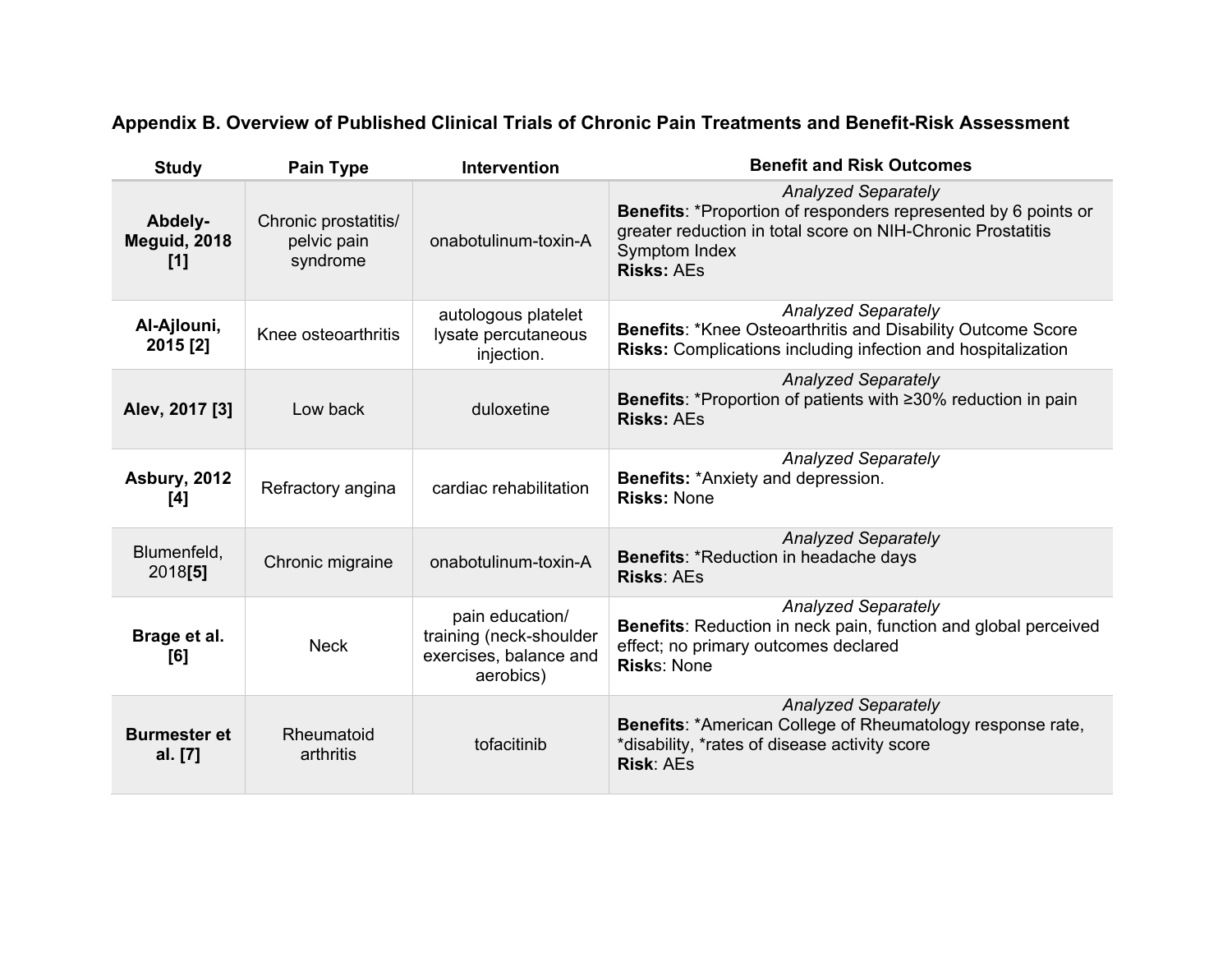| <b>Study</b>                     | <b>Pain Type</b>             | Intervention                                          | <b>Benefit and Risk Outcomes</b>                                                                                                                                                  |
|----------------------------------|------------------------------|-------------------------------------------------------|-----------------------------------------------------------------------------------------------------------------------------------------------------------------------------------|
| <b>Buvanendran</b><br>et al. [8] | Knee                         | pregabalin                                            | <b>Analyzed Separately</b><br><b>Benefits: *Reduction in neuropathic pain</b><br><b>Risks: AEs</b>                                                                                |
| Chen et al. [9]                  | Knee                         | acupuncture and<br>exercise-based<br>physical therapy | <b>Analyzed Separately</b><br>Benefits: *Proportion with at least 36% improvement in Western<br>Ontario and McMaster Universities Osteoarthritis Index score<br><b>Risks: AEs</b> |
| Choi and<br>Huang [10]           | Functional<br>abdominal pain | dietary supplement                                    | <b>Analyzed Separately</b><br>Benefits: *Presence of recurrent abdominal pain and reductions<br>in pain; *quality of life<br><b>Risks: Drug toxicity and psychiatric outcomes</b> |
| Dear et al.<br>$[11]$            | Variety                      | internet-delivered pain<br>management program         | <b>Analyzed Separately</b><br><b>Benefits: *Disability; *health outcomes including anxiety</b><br><b>Risks: None</b>                                                              |
| Garland et al.<br>$[13]$         | Non-cancer pain              | Mindfulness-Oriented<br>Recovery                      | <b>Analyzed Separately</b><br>Benefits: *Reduction in pain severity and interference<br>Risks: *Opioid craving and misuse                                                         |
| Garland et al.<br>$[12]$         | Bone cancer pain             | Mindfulness-Oriented<br>Recovery<br>Enhancement       | <b>Analyzed Separately</b><br><b>Benefits: Reduction in pain severity</b><br><b>Risks: Opioid misuse</b>                                                                          |
| Hale et al. [14]                 | Variety                      | hydrocodone extended<br>release                       | <b>Analyzed Separately</b><br><b>Benefits: None</b><br><b>Risks *AEs</b>                                                                                                          |
| Hardy et al.<br>$[15]$           | Cancer pain                  | ketamine                                              | <b>Analyzed Separately</b><br><b>Benefits: *Pain improvement</b><br><b>Risks: AEs</b>                                                                                             |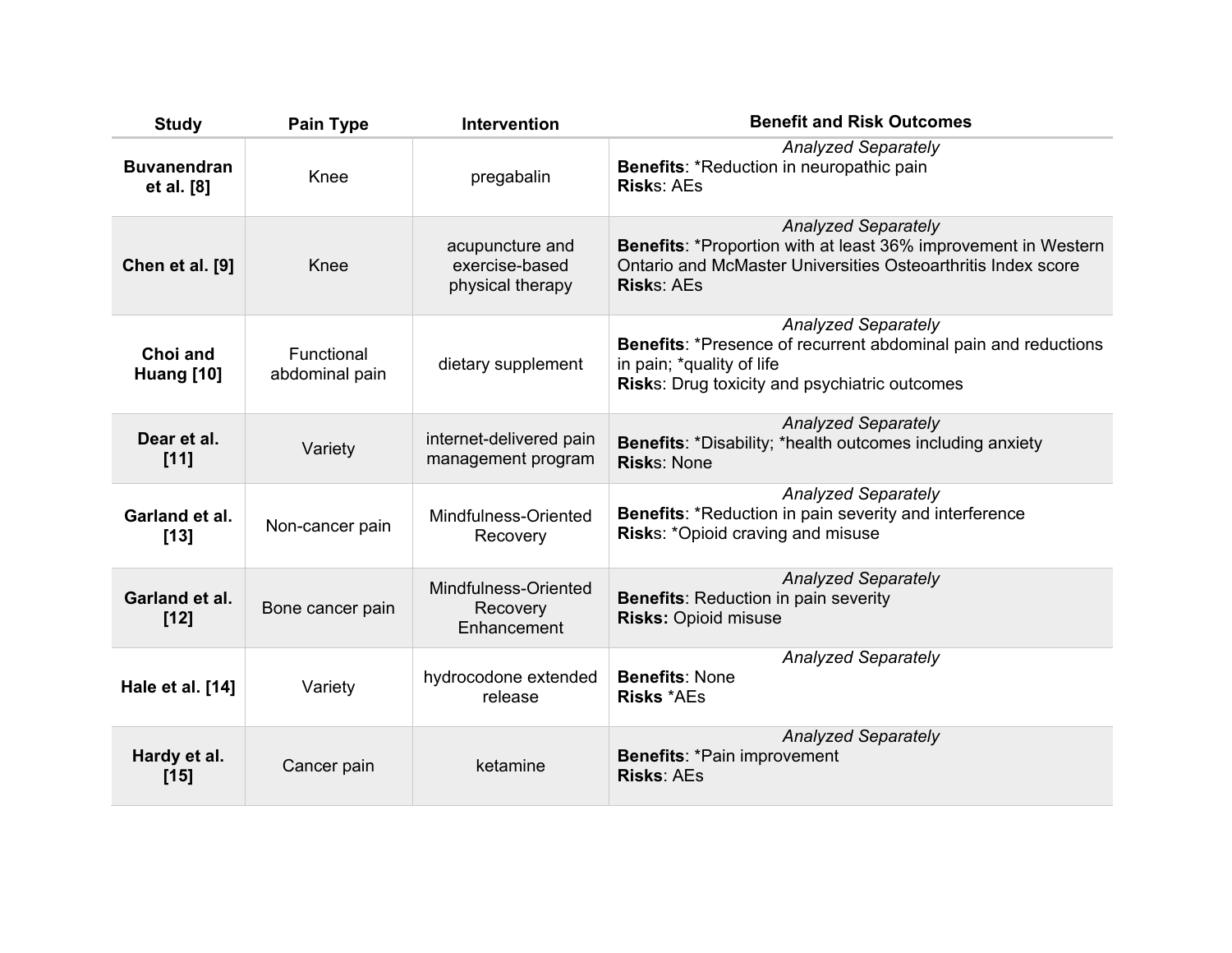| <b>Study</b>                               | <b>Pain Type</b>                        | <b>Intervention</b>                                                                                                | <b>Benefit and Risk Outcomes</b>                                                                                                       |
|--------------------------------------------|-----------------------------------------|--------------------------------------------------------------------------------------------------------------------|----------------------------------------------------------------------------------------------------------------------------------------|
| <b>Hearn and</b><br>Finlay [16]            | Spinal cord injury                      | internet-delivered<br>mindfulness                                                                                  | <b>Analyzed Separately</b><br><b>Benefits:</b> Reduction in depression symptom severity<br><b>Risks: none</b>                          |
| <b>Hofmann et</b><br>al. [17]              | Osteoarthritis and<br>low back          | tapentadol prolonged<br>release                                                                                    | <b>Analyzed Separately</b><br><b>Benefits: *Reduction in pain intensity</b><br><b>Risks: AEs</b>                                       |
| <b>Izquierdo</b><br>Perez et al.<br>$[18]$ | <b>Neck</b>                             | manual therapy                                                                                                     | <b>Analyzed Separately</b><br><b>Benefits: *Reduction in pain intensity</b><br><b>Risks: AEs</b>                                       |
| Jay et al. [19]                            | Variety                                 | physical, cognitive, and<br>mindfulness group-<br>based training                                                   | <b>Analyzed Separately</b><br><b>Benefits: *Pain intensity</b><br><b>Risks None</b>                                                    |
| Kendall et al.<br>$[20]$                   | <b>Neck</b>                             | instrument-assisted<br>cervical and thoracic<br>spine manipulation plus<br>massage/mobilization/<br>exercises/heat | <b>Analyzed Separately</b><br><b>Benefits: *Reductions in dizziness handicap inventory and neck</b><br>disability<br><b>Risks: AEs</b> |
| Kimball et al.<br>$[21]$                   | <b>Hidradenitis</b><br>suppurativa      | Adalimumab                                                                                                         | <b>Analyzed Separately</b><br>Benefits: *Improvement in hidradenitis suppurativa severity<br>score<br><b>Risks: AEs</b>                |
| Kivitz et al.<br>$[22]$                    | Low back                                | intravenous tanezumab                                                                                              | <b>Analyzed Separately</b><br><b>Benefits: *Pain intensity</b><br><b>Risks: AEs</b>                                                    |
| Lee et al. [23]                            | Prostatitis/<br>pelvic pain<br>syndrome | acupuncture                                                                                                        | <b>Analyzed Separately</b><br><b>Benefits: *Integrity of blinding</b><br><b>Risks: None</b>                                            |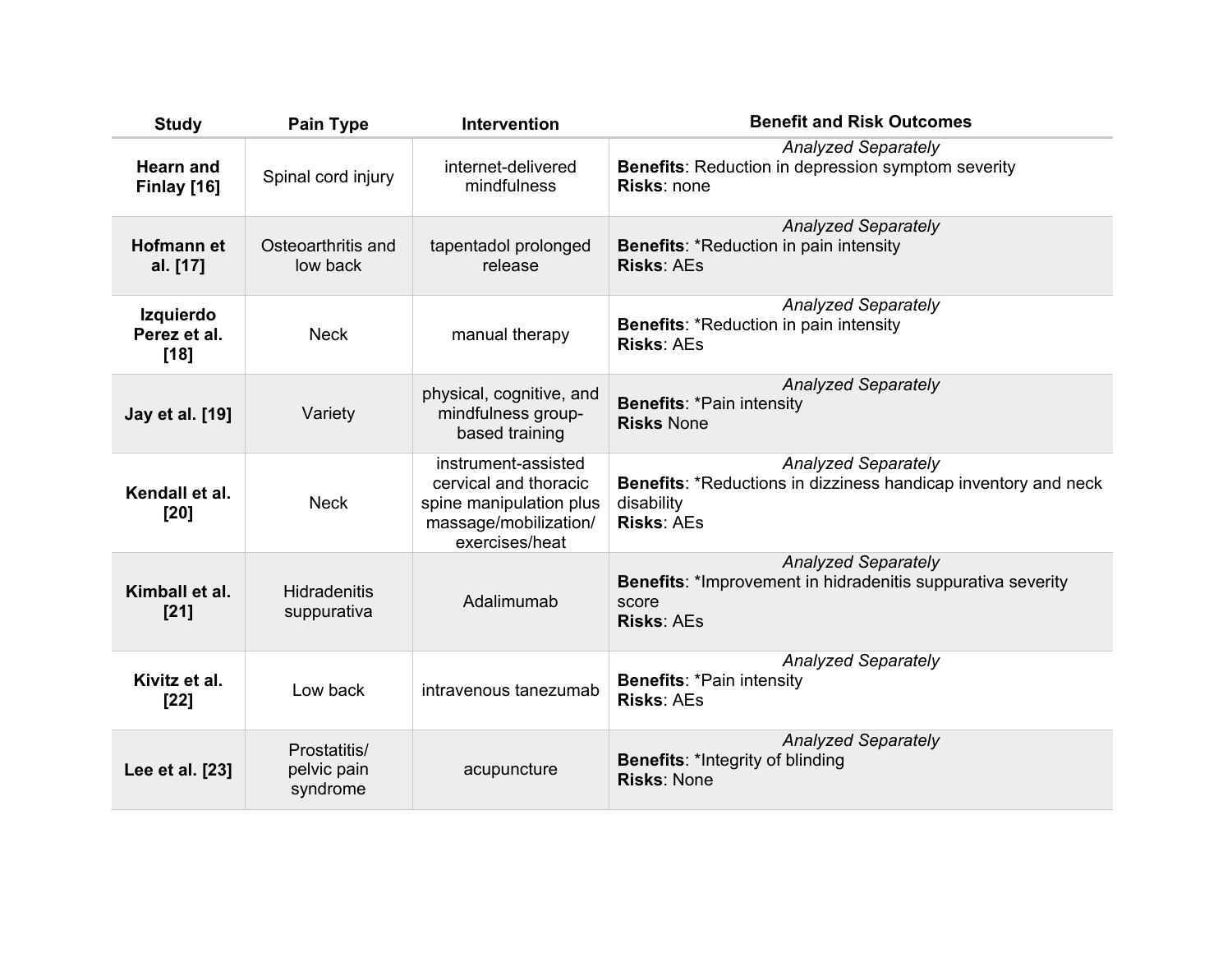| <b>Study</b>                      | <b>Pain Type</b>   | <b>Intervention</b>                                                         | <b>Benefit and Risk Outcomes</b>                                                                                                                |
|-----------------------------------|--------------------|-----------------------------------------------------------------------------|-------------------------------------------------------------------------------------------------------------------------------------------------|
| Licciardone<br>et al. [24]        | Low back           | osteopathic manual<br>treatment and<br>ultrasound therapy                   | <b>Analyzed Separately</b><br><b>Benefits: Pain ratings</b><br><b>Risks: None</b>                                                               |
| Lluch et al.<br>$[25]$            | <b>Neck</b>        | assisted plus active<br>cranio-cervical flexion<br>exercise                 | <b>Analyzed Separately</b><br>Benefits: Cranio-cervical flexion test, cervical range of motion,<br>and pain were assessed<br><b>Risks: None</b> |
| Masala et al.<br>$[26]$           | Pudendal neuralgia | computed tomography-<br>guided percutaneous<br>pulse-Dose<br>radiofrequency | <b>Analyzed Separately</b><br><b>Benefits: Reduction in pain intensity</b><br><b>Risks: None</b>                                                |
| <b>Mecklenburg</b><br>et al. [27] | Knee               | Hinge Health digital<br>care remotely delivered                             | <b>Analyzed Separately</b><br><b>Benefits: *Reduction in pain; *improved physical functioning</b><br><b>Risks: AEs</b>                          |
| Molegraaf et<br>al. [28]          | Abdominal          | laparoscopic<br>adhesiolysis                                                | <b>Analyzed Separately</b><br><b>Benefits: *Reduction in pain</b><br><b>Risks: None</b>                                                         |
| <b>Monticone et</b><br>al. [29]   | <b>Neck</b>        | rehabilitation program<br>exercises, cognitive-<br>behavioral therapy       | <b>Analyzed Separately</b><br><b>Benefits: *Reduction in disability</b><br><b>Risks: None</b>                                                   |
| Persson et al.<br>$[30]$          | <b>Neck</b>        | Chinese medicine<br>Qigong                                                  | <b>Analyzed Separately</b><br><b>Benefits: Reduction in pain intensity</b><br><b>Risks: None</b>                                                |
| Petersen et<br>al. [31]           | Low back           | McKenzie<br>method/physical<br>therapy                                      | <b>Analyzed Separately</b><br><b>Benefits: Reduction in disability</b><br><b>Risks: None</b>                                                    |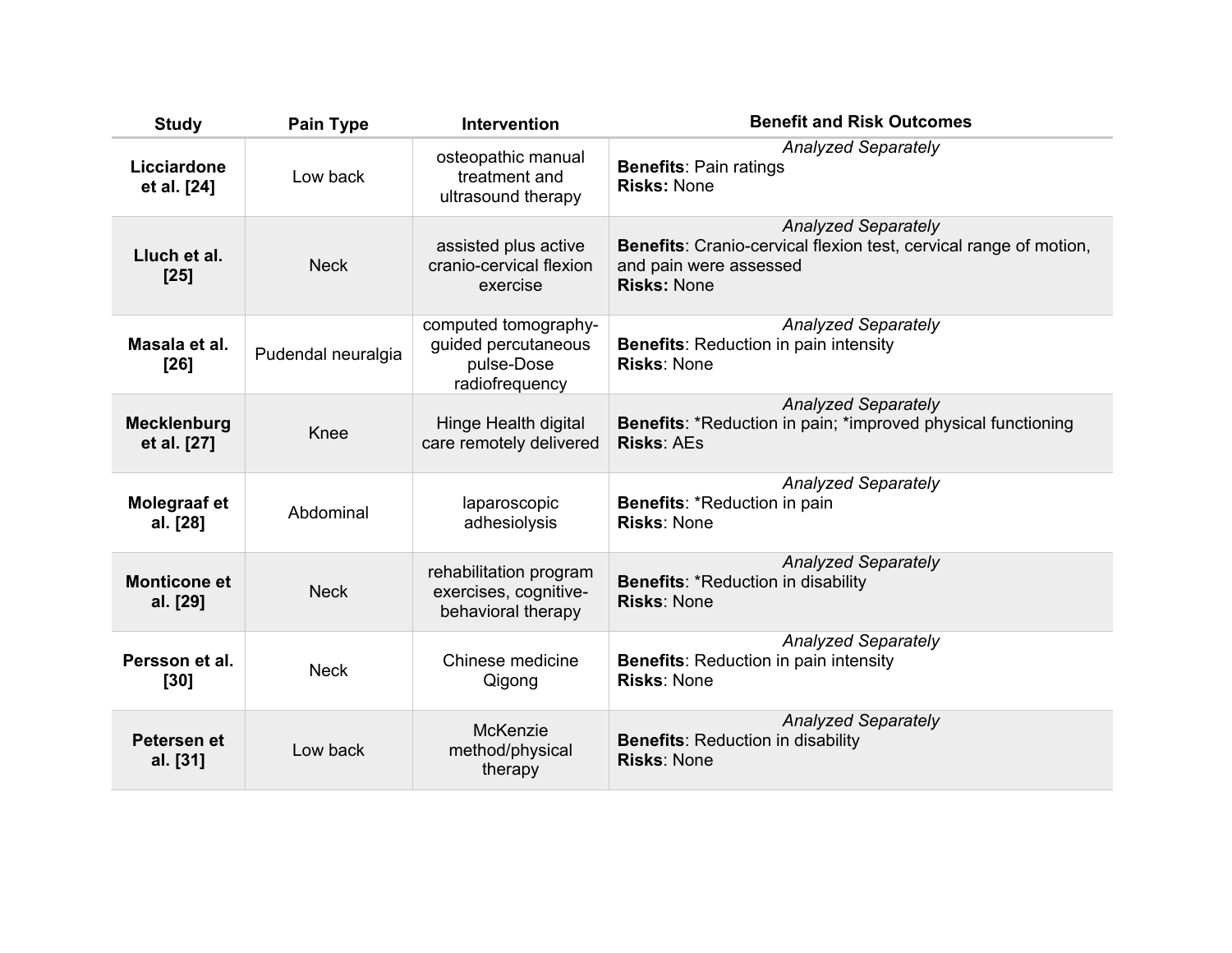| <b>Study</b>                       | <b>Pain Type</b>                  | <b>Intervention</b>                            | <b>Benefit and Risk Outcomes</b>                                                                                                            |
|------------------------------------|-----------------------------------|------------------------------------------------|---------------------------------------------------------------------------------------------------------------------------------------------|
| Saner et al.<br>$[32]$             | Low back                          | tailored exercise<br>program                   | <b>Analyzed Separately</b><br><b>Benefits: *Improved function</b><br><b>Risks: None</b>                                                     |
| Sanga et al.<br>$[33]$             | Chronic<br>osteoarthritis         | subcutaneous<br>fulranumab (                   | <b>Analyzed Separately</b><br><b>Benefits: *Reduction in pain</b><br><b>Risks: AEs</b>                                                      |
| Sieper et al.<br>$[34]$            | Spondylo-arthritis                | golimumab                                      | <b>Analyzed Separately</b><br><b>Benefits: *20% improvement in SpondyloArthritis International</b><br>Society criteria<br><b>Risks: AEs</b> |
| <b>Stahlschmidt</b><br>et al. [35] | Various (pediatric<br>population) | interdisciplinary pain<br>treatment            | <b>Analyzed Separately</b><br><b>Benefits: Treatment satisfaction</b><br><b>Risks: None</b>                                                 |
| Takahashi et<br>al. [36]           | <b>Neck</b>                       | laser therapy                                  | <b>Analyzed Separately</b><br><b>Benefits: Pain</b><br><b>Risks: None</b>                                                                   |
| Tan et al. [37]                    | Low back                          | self-hypnosis trainings                        | <b>Analyzed Separately</b><br><b>Benefits:</b> Pain intensity, pain interference, and sleep quality<br><b>Risks: None</b>                   |
| <b>Tchivileva et</b><br>al. [38]   | <b>TMDs</b>                       | propranolol                                    | <b>Analyzed Separately</b><br><b>Benefits: *Pain intensity</b><br><b>Risks: AEs</b>                                                         |
| Thompson et<br>al. [39]            | <b>Neck</b>                       | interactive behavioral<br>modification therapy | <b>Analyzed Separately</b><br><b>Benefits: *Disability</b><br><b>Risks: None</b>                                                            |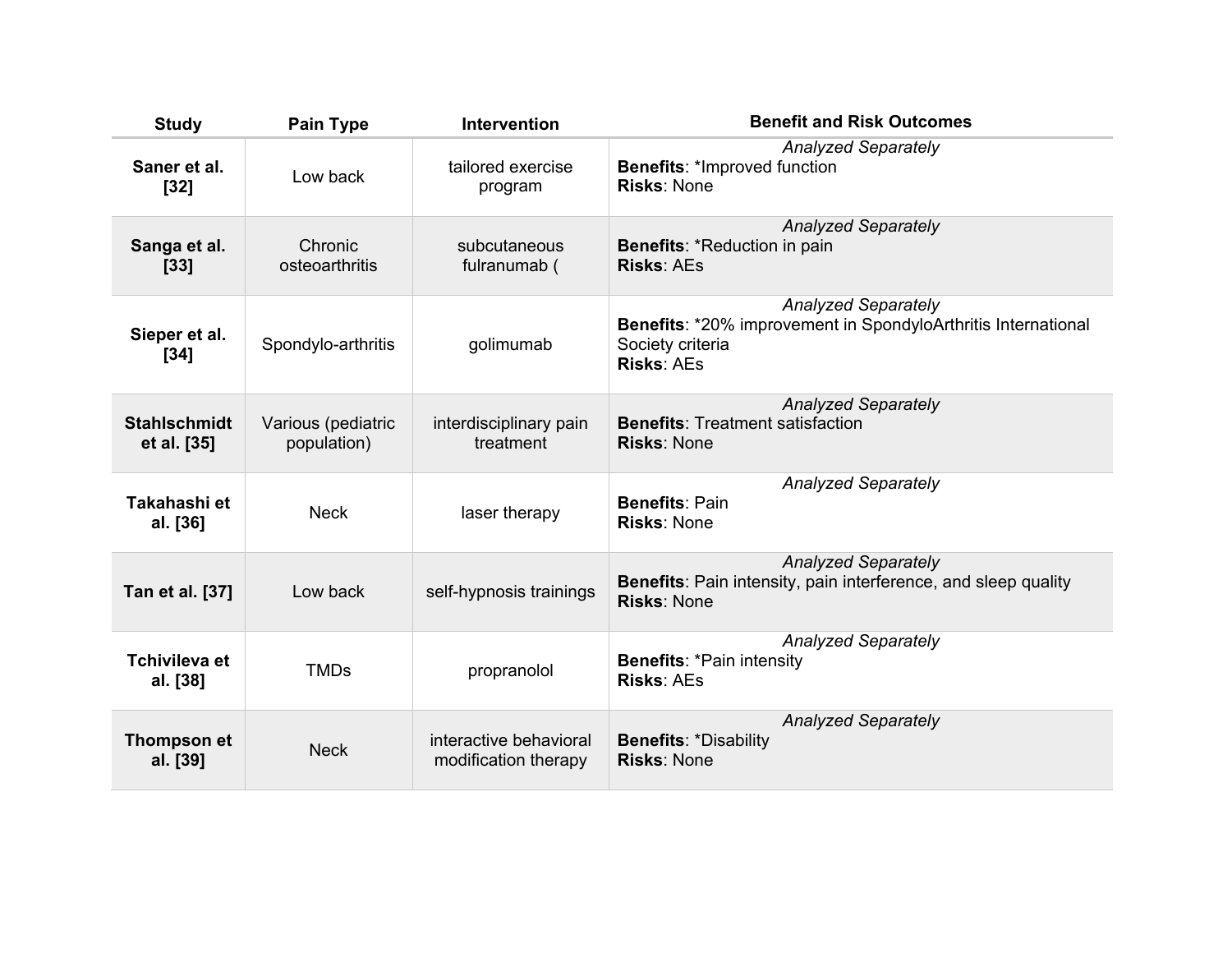| <b>Study</b>            | <b>Pain Type</b> | <b>Intervention</b>                              | <b>Benefit and Risk Outcomes</b>                                                                        |
|-------------------------|------------------|--------------------------------------------------|---------------------------------------------------------------------------------------------------------|
| Valenza et al.<br>[40]  | Low back         | pilates exercise                                 | <b>Analyzed Separately</b><br><b>Benefits: *Disability; *pain ratings</b><br><b>Risks: None</b>         |
| Verra et al.<br>$[41]$  | <b>Back</b>      | rehabilitation program                           | <b>Analyzed Separately</b><br><b>Benefits: *Disability</b><br><b>Risks: None</b>                        |
| Ware et al.<br>$[42]$   | Variety          | herbal cannabis                                  | <b>Analyzed Separately</b><br><b>Benefits: None</b><br><b>Risks: *AEs</b>                               |
| Wasan et al.<br>$[43]$  | Low back         | oral morphine or<br>oxycodone                    | <b>Analyzed Separately</b><br><b>Benefits: *percent pain improvement</b><br><b>Risks: opioid misuse</b> |
| Williams et al.<br>[44] | Low back         | telephone-based<br>healthy lifestyle<br>coaching | <b>Analyzed Separately</b><br><b>Benefits:*pain intensity</b><br><b>Risks: AEs</b>                      |
| Wilson et al.<br>$[45]$ | Shoulder         | peripheral nerve<br>stimulation                  | <b>Analyzed Separately</b><br><b>Benefits: *worst pain last week</b><br><b>Risks: AEs</b>               |
| Yoon et al.<br>$[46]$   | Musculo-skeletal | transdermal<br>buprenorphine                     | <b>Analyzed Separately</b><br><b>Benefits: *pain reduction</b><br><b>Risks: AEs</b>                     |

Note: Asterisk\* represents primary outcome(s) in associated publication. AE (adverse event); TMDs (temporomandibular disorders); Overall, 39 of the studies in the table were randomized (85%) and types of interventions included (study counts in parentheses): pharmacological (18), physical activity or physical/occupational therapy (13), cognitive-behavioral therapy (8 studies), mindfulness (8), psychosocial support (8), manual therapy/chiropractic (4), acupuncture (2), and mind-body (2). The following interventions were represented in 1 study each: biofeedback, laser therapy, peripheral nerve stimulation, radiofrequency, and surgery. The chronic pain conditions examined across studies included (most to least frequent): back/lower back pain (12), neck pain (8), arthritis-related pain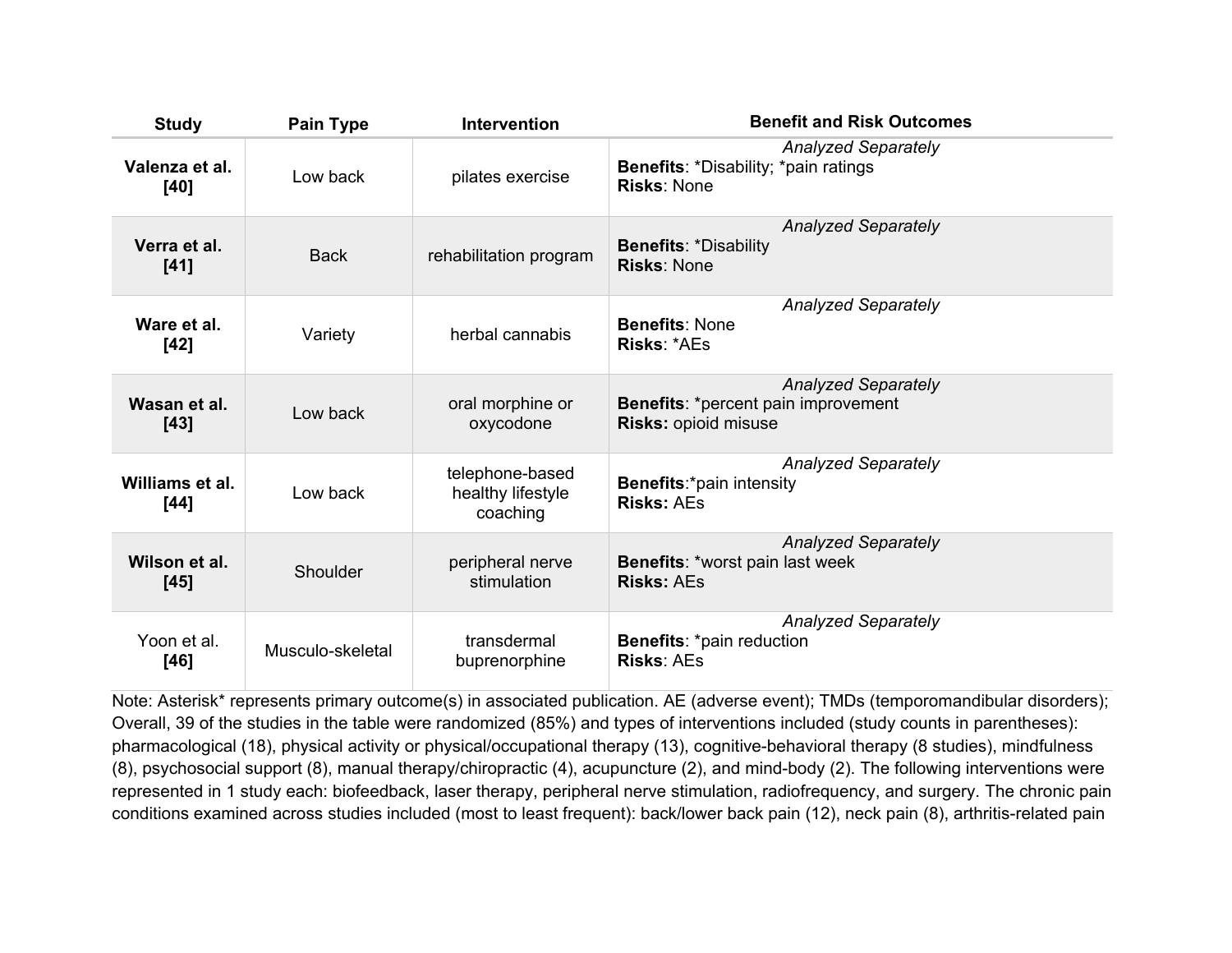(4), knee pain (3), prostatitis/pudendal neuralgia/pelvic pain (3), and abdominal pain (2Angina, cancer-related pain, migraine headache, hidradenitis suppurativa (a painful skin condition), musculoskeletal pain, shoulder pain, spinal cord injury-related pain, and temporomandibular disorders were each evaluated in 1 study. Six studies various types of chronic pain conditions in the same study. The only criteria for inclusion in this review is that the study was a clinical trial. Therefore, a portion of the studies reviewed reported no risk outcomes and one study reported no benefit outcome.

### **References**

- [1] Abdel-Meguid TA, Mosli HA, Farsi H, Alsayyad A, Tayib A, Sait M, Abdelsalam A. Treatment of refractory category III nonbacterial chronic prostatitis/chronic pelvic pain syndrome with intraprostatic injection of onabotulinumtoxinA: a prospective controlled study. The Canadian journal of urology 2018;25(2):9273-9280.
- [2] Al-Ajlouni J, Awidi A, Samara O, Al-Najar M, Tarwanah E, Saleh M, Awidi M, Hassan FA, Samih M, Bener A, Dweik M. Safety and Efficacy of Autologous Intra-articular Platelet Lysates in Early and Intermediate Knee Osteoarthrosis in Humans: A Prospective Open-Label Study. Clin J Sport Med 2015;25(6):524-528.
- [3] Alev L, Fujikoshi S, Yoshikawa A, Enomoto H, Ishida M, Tsuji T, Ogawa K, Konno S. Duloxetine 60 mg for chronic low back pain: post hoc responder analysis of double-blind, placebo-controlled trials. J Pain Res 2017;10:1723-1731.
- [4] Asbury EA, Webb CM, Probert H, Wright C, Barbir M, Fox K, Collins P. Cardiac rehabilitation to improve physical functioning in refractory angina: a pilot study. Cardiology 2012;122(3):170-177.
- [5] Blumenfeld AM, Stark RJ, Freeman MC, Orejudos A, Manack Adams A. Long-term study of the efficacy and safety of OnabotulinumtoxinA for the prevention of chronic migraine: COMPEL study. J Headache Pain 2018;19(1):13-13.
- [6] Brage K, Ris I, Falla D, Sogaard K, Juul-Kristensen B. Pain education combined with neck- and aerobic training is more effective at relieving chronic neck pain than pain education alone--A preliminary randomized controlled trial. Manual therapy 2015;20(5):686-693.
- [7] Burmester GR, Blanco R, Charles-Schoeman C, Wollenhaupt J, Zerbini C, Benda B, Gruben D, Wallenstein G, Krishnaswami S, Zwillich SH, Koncz T, Soma K, Bradley J, Mebus C. Tofacitinib (CP-690,550) in combination with methotrexate in patients with active rheumatoid arthritis with an inadequate response to tumour necrosis factor inhibitors: a randomised phase 3 trial. Lancet (London, England) 2013;381(9865):451-460.
- [8] Buvanendran A, Kroin JS, Della Valle CJ, Kari M, Moric M, Tuman KJ. Perioperative oral pregabalin reduces chronic pain after total knee arthroplasty: a prospective, randomized, controlled trial. Anesthesia and analgesia 2010;110(1):199-207.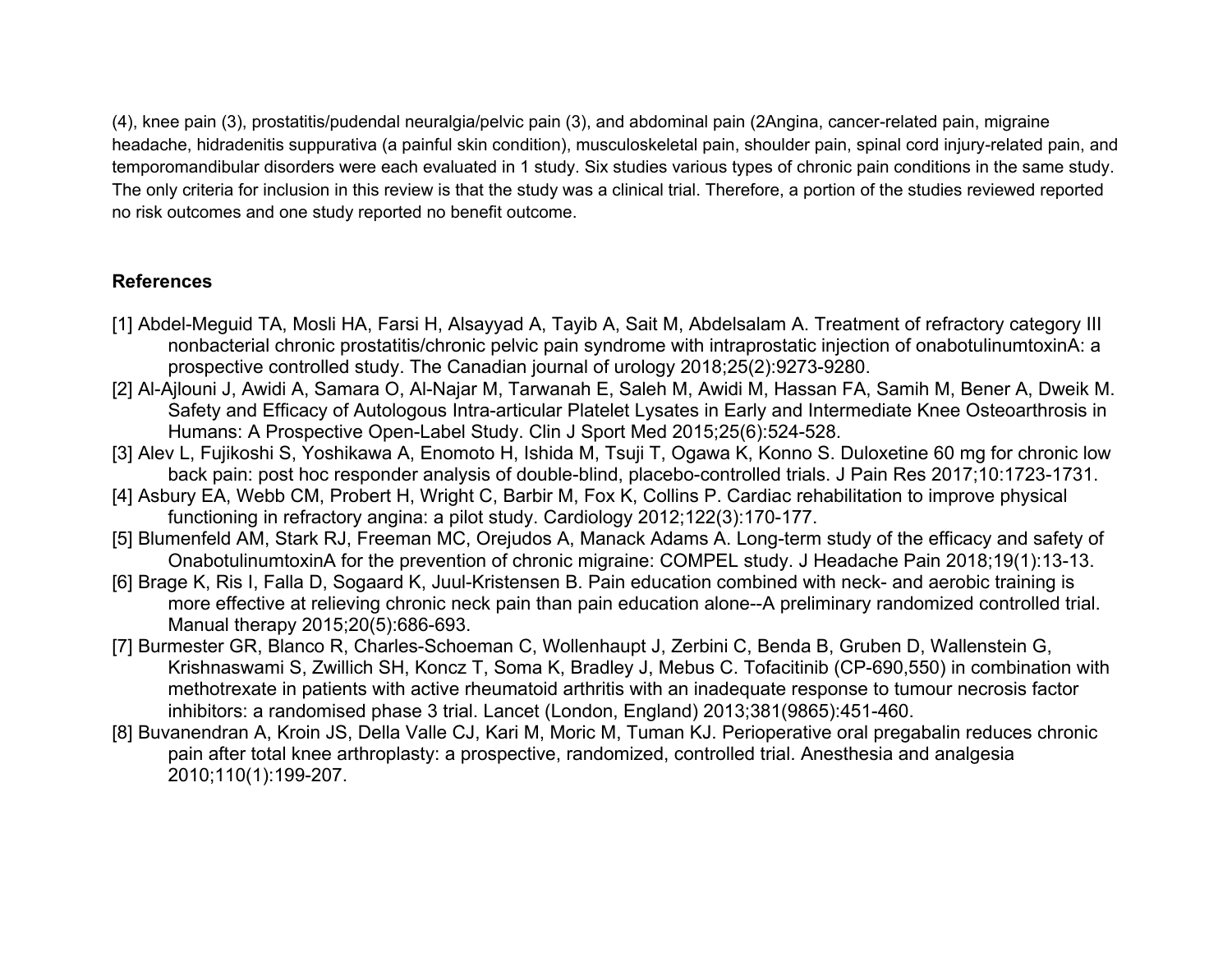- [9] Chen LX, Mao JJ, Fernandes S, Galantino ML, Guo W, Lariccia P, Teal VL, Bowman MA, Schumacher HR, Farrar JT. Integrating acupuncture with exercise-based physical therapy for knee osteoarthritis: a randomized controlled trial. J Clin Rheumatol 2013;19(6):308-316.
- [10] Choi LJ, Huang JS. A pilot study of S-adenosylmethionine in treatment of functional abdominal pain in children. Altern Ther Health Med 2013;19(5):61-64.
- [11] Dear BF, Gandy M, Karin E, Ricciardi T, Langman N, Staples LG, Fogliati VJ, Sharpe L, McLellan LF, Titov N. The Pain Course: exploring predictors of clinical response to an Internet-delivered pain management program. Pain 2016;157(10):2257-2268.
- [12] Garland EL, Hanley AW, Riquino MR, Reese SE, Baker AK, Salas K, Yack BP, Bedford CE, Bryan MA, Atchley R, Nakamura Y, Froeliger B, Howard MO. Mindfulness-oriented recovery enhancement reduces opioid misuse risk via analgesic and positive psychological mechanisms: A randomized controlled trial. Journal of consulting and clinical psychology 2019;87(10):927-940.
- [13] Garland EL, Manusov EG, Froeliger B, Kelly A, Williams JM, Howard MO. Mindfulness-oriented recovery enhancement for chronic pain and prescription opioid misuse: results from an early-stage randomized controlled trial. Journal of consulting and clinical psychology 2014;82(3):448.
- [14] Hale ME, Zimmerman TR, Ma Y, Malamut R. Twelve-month, open-label assessment of long-term safety and abuse potential of hydrocodone extended-release formulated with abuse-deterrence technology in patients with chronic pain. J Opioid Manag 2015;11(5):425-434.
- [15] Hardy J, Quinn S, Fazekas B, Plummer J, Eckermann S, Agar M, Spruyt O, Rowett D, Currow DC. Randomized, double-blind, placebo-controlled study to assess the efficacy and toxicity of subcutaneous ketamine in the management of cancer pain. Journal of clinical oncology : official journal of the American Society of Clinical Oncology 2012;30(29):3611-3617.
- [16] Hearn JH, Finlay KA. Internet-delivered mindfulness for people with depression and chronic pain following spinal cord injury: a randomized, controlled feasibility trial. Spinal cord 2018;56(8):750-761.
- [17] Hofmann JF, Lal A, Steffens M, Boettger R. Patient-relevant outcomes and health-related quality of life in patients with chronic, severe, noncancer pain treated with tapentadol prolonged release-Using criteria of health technology assessment. J Opioid Manag 2016;12(5):323-331.
- [18] Izquierdo Perez H, Alonso Perez JL, Gil Martinez A, La Touche R, Lerma-Lara S, Commeaux Gonzalez N, Arribas Perez H, Bishop MD, Fernandez-Carnero J. Is one better than another?: A randomized clinical trial of manual therapy for patients with chronic neck pain. Manual therapy 2014;19(3):215-221.
- [19] Jay K, Brandt M, Schraefel M, Jakobsen MD, Sundstrup E, Sjøgaard G, Vinstrup J, Andersen LL. Neurocognitive performance and physical function do not change with physical-cognitive-mindfulness training in female laboratory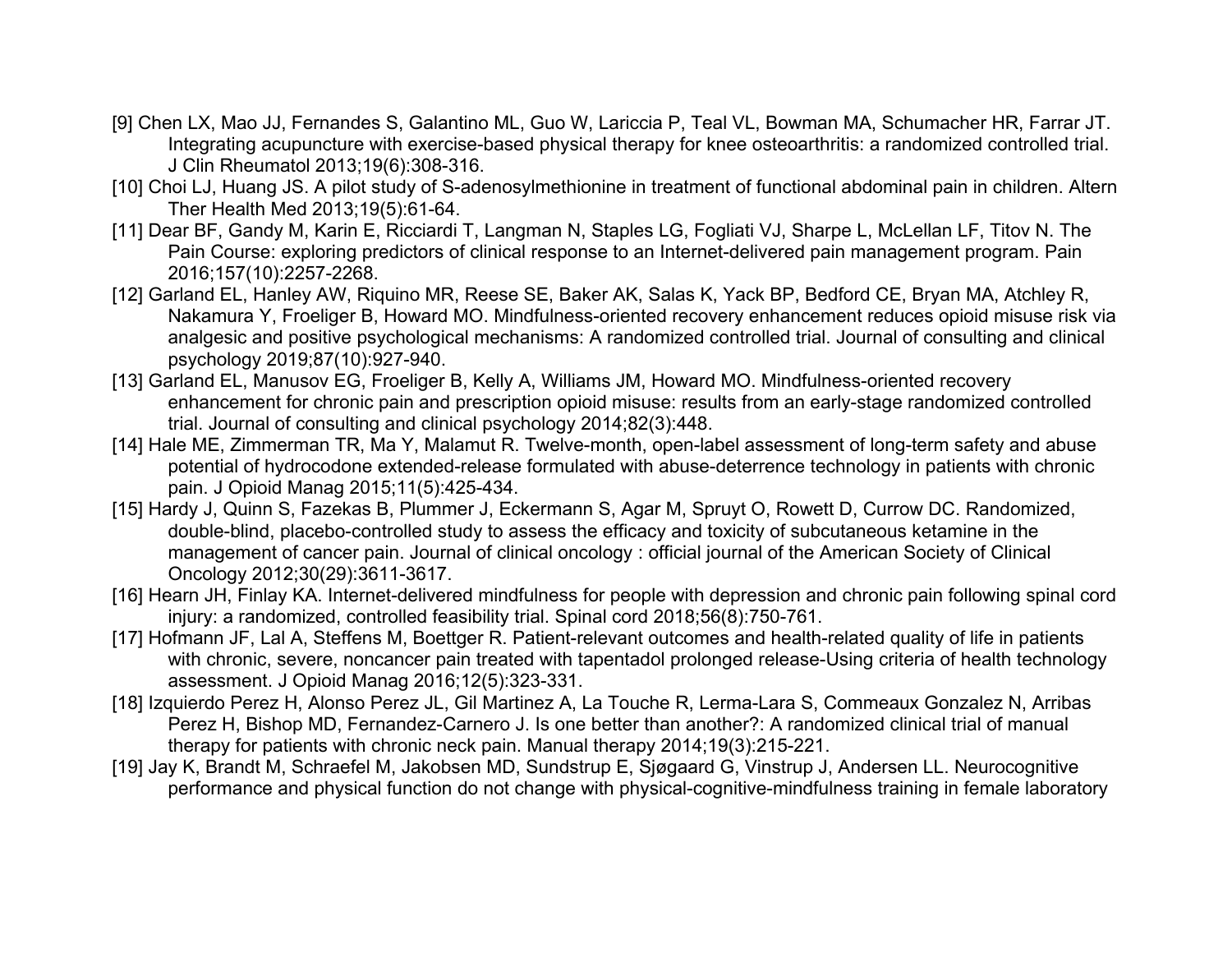technicians with chronic musculoskeletal pain: Randomized controlled trial. Medicine (Baltimore) 2016;95(50):e5554-e5554.

- [20] Kendall JC, French SD, Hartvigsen J, Azari MF. Chiropractic treatment including instrument-assisted manipulation for non-specific dizziness and neck pain in community-dwelling older people: a feasibility randomised sham-controlled trial. Chiropr Man Therap 2018;26:14-14.
- [21] Kimball AB, Kerdel F, Adams D, Mrowietz U, Gelfand JM, Gniadecki R, Prens EP, Schlessinger J, Zouboulis CC, van der Zee HH, Rosenfeld M, Mulani P, Gu Y, Paulson S, Okun M, Jemec GBE. Adalimumab for the treatment of moderate to severe Hidradenitis suppurativa: a parallel randomized trial. Annals of internal medicine 2012;157(12):846-855.
- [22] Kivitz AJ, Gimbel JS, Bramson C, Nemeth MA, Keller DS, Brown MT, West CR, Verburg KM. Efficacy and safety of tanezumab versus naproxen in the treatment of chronic low back pain. Pain 2013;154(7):1009-1021.
- [23] Lee SW, Liong ML, Yuen KH, Leong WS, Khan NK, Krieger JN. Validation of a sham acupuncture procedure in a randomised, controlled clinical trial of chronic pelvic pain treatment. Acupunct Med 2011;29(1):40-46.
- [24] Licciardone JC, Kearns CM, Crow WT. Changes in biomechanical dysfunction and low back pain reduction with osteopathic manual treatment: results from the OSTEOPATHIC Trial. Manual therapy 2014;19(4):324-330.
- [25] Lluch E, Schomacher J, Gizzi L, Petzke F, Seegar D, Falla D. Immediate effects of active cranio-cervical flexion exercise versus passive mobilisation of the upper cervical spine on pain and performance on the cranio-cervical flexion test. Manual therapy 2014;19(1):25-31.
- [26] Masala S, Calabria E, Cuzzolino A, Raguso M, Morini M, Simonetti G. CT-guided percutaneous pulse-dose radiofrequency for pudendal neuralgia. Cardiovascular and interventional radiology 2014;37(2):476-481.
- [27] Mecklenburg G, Smittenaar P, Erhart-Hledik JC, Perez DA, Hunter S. Effects of a 12-Week Digital Care Program for Chronic Knee Pain on Pain, Mobility, and Surgery Risk: Randomized Controlled Trial. Journal of medical Internet research 2018;20(4):e156.
- [28] Molegraaf MJ, Torensma B, Lange CP, Lange JF, Jeekel J, Swank DJ. Twelve-year outcomes of laparoscopic adhesiolysis in patients with chronic abdominal pain: A randomized clinical trial. Surgery 2017;161(2):415-421.
- [29] Monticone M, Ambrosini E, Rocca B, Cazzaniga D, Liquori V, Pedrocchi A, Vernon H. Group-based multimodal exercises integrated with cognitive-behavioural therapy improve disability, pain and quality of life of subjects with chronic neck pain: a randomized controlled trial with one-year follow-up. Clin Rehabil 2017;31(6):742-752.
- [30] Persson LCG, Lansinger B, Carlsson J, Gard G. Expectations of Qigong and Exercise Therapy in Patients With Longterm Neck Pain: An Analysis of a Prospective Randomized Study. J Manipulative Physiol Ther 2017;40(9):676-684.
- [31] Petersen T, Larsen K, Nordsteen J, Olsen S, Fournier G, Jacobsen S. The McKenzie method compared with manipulation when used adjunctive to information and advice in low back pain patients presenting with centralization or peripheralization: a randomized controlled trial. Spine (Phila Pa 1976) 2011;36(24):1999-2010.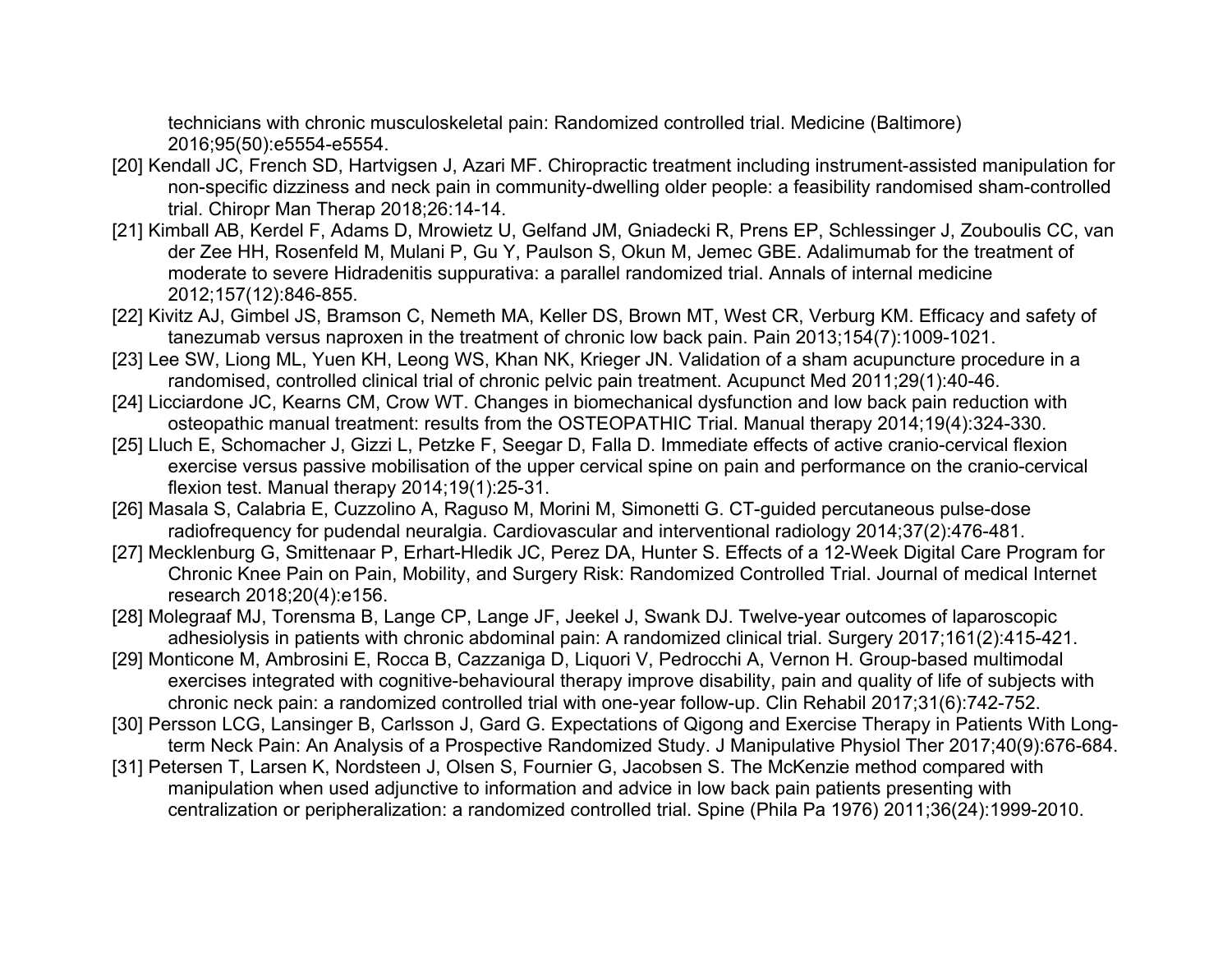- [32] Saner J, Kool J, Sieben JM, Luomajoki H, Bastiaenen CH, de Bie RA. A tailored exercise program versus general exercise for a subgroup of patients with low back pain and movement control impairment: A randomised controlled trial with one-year follow-up. Manual therapy 2015;20(5):672-679.
- [33] Sanga P, Katz N, Polverejan E, Wang S, Kelly KM, Haeussler J, Thipphawong J. Long-Term Safety and Efficacy of Fulranumab in Patients With Moderate-to-Severe Osteoarthritis Pain: A Phase II Randomized, Double-Blind, Placebo-Controlled Extension Study. Arthritis & rheumatology (Hoboken, NJ) 2017;69(4):763-773.
- [34] Sieper J, van der Heijde D, Dougados M, Maksymowych WP, Scott BB, Boice JA, Berd Y, Bergman G, Curtis S, Tzontcheva A, Huyck S, Weng HH. A randomized, double-blind, placebo-controlled, sixteen-week study of subcutaneous golimumab in patients with active nonradiographic axial spondyloarthritis. Arthritis Rheumatol 2015;67(10):2702-2712.
- [35] Stahlschmidt L, Zernikow B, Wager J. Satisfaction With an Intensive Interdisciplinary Pain Treatment for Children and Adolescents: An Independent Outcome Measure? Clin J Pain 2018;34(9):795-803.
- [36] Takahashi H, Okuni I, Ushigome N, Harada T, Tsuruoka H, Ohshiro T, Sekiguchi M, Musya Y. Low level laser therapy for patients with cervical disk hernia. Laser Ther 2012;21(3):193-197.
- [37] Tan G, Rintala DH, Jensen MP, Fukui T, Smith D, Williams W. A randomized controlled trial of hypnosis compared with biofeedback for adults with chronic low back pain. European journal of pain (London, England) 2015;19(2):271-280.
- [38] Tchivileva IE, Lim PF, Smith SB, Slade GD, Diatchenko L, McLean SA, Maixner W. Effect of catechol-Omethyltransferase polymorphism on response to propranolol therapy in chronic musculoskeletal pain: a randomized, double-blind, placebo-controlled, crossover pilot study. Pharmacogenet Genomics 2010;20(4):239- 248.
- [39] Thompson DP, Oldham JA, Woby SR. Does adding cognitive-behavioural physiotherapy to exercise improve outcome in patients with chronic neck pain? A randomised controlled trial. Physiotherapy 2016;102(2):170-177.
- [40] Valenza MC, Rodriguez-Torres J, Cabrera-Martos I, Diaz-Pelegrina A, Aguilar-Ferrandiz ME, Castellote-Caballero Y. Results of a Pilates exercise program in patients with chronic non-specific low back pain: a randomized controlled trial. Clin Rehabil 2017;31(6):753-760.
- [41] Verra ML, Angst F, Brioschi R, Lehmann S, Benz T, Aeschlimann A, De Bie RA, Staal JB. Effectiveness of subgroupspecific pain rehabilitation: a randomized controlled trial in patients with chronic back pain. Eur J Phys Rehabil Med 2018;54(3):358-370.
- [42] Ware MA, Wang T, Shapiro S, Collet JP. Cannabis for the Management of Pain: Assessment of Safety Study (COMPASS). The journal of pain : official journal of the American Pain Society 2015;16(12):1233-1242.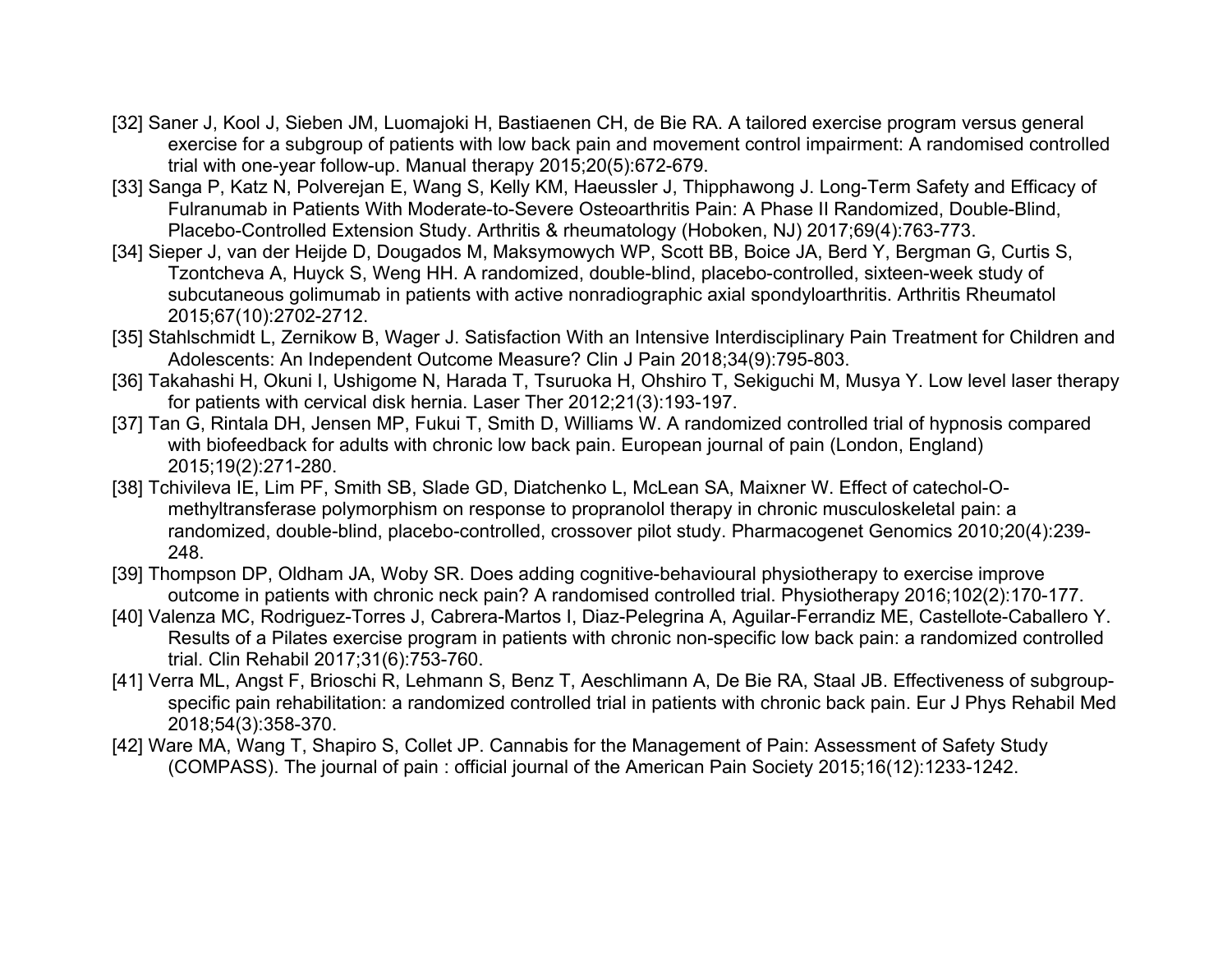- [43] Wasan AD, Michna E, Edwards RR, Katz JN, Nedeljkovic SS, Dolman AJ, Janfaza D, Isaac Z, Jamison RN. Psychiatric Comorbidity Is Associated Prospectively with Diminished Opioid Analgesia and Increased Opioid Misuse in Patients with Chronic Low Back Pain. Anesthesiology 2015;123(4):861-872.
- [44] Williams A, Wiggers J, O'Brien KM, Wolfenden L, Yoong SL, Hodder RK, Lee H, Robson EK, McAuley JH, Haskins R, Kamper SJ, Rissel C, Williams CM. Effectiveness of a healthy lifestyle intervention for chronic low back pain: a randomised controlled trial. Pain 2018;159(6):1137-1146.
- [45] Wilson RD, Gunzler DD, Bennett ME, Chae J. Peripheral nerve stimulation compared with usual care for pain relief of hemiplegic shoulder pain: a randomized controlled trial. Am J Phys Med Rehabil 2014;93(1):17-28.
- [46] Yoon DH, Bin SI, Chan SK, Chung CK, In Y, Kim H, Lichauco JJ, Mok CC, Moon YW, Ng TK, Penserga EG, Shin DA, You D, Moon H. Effectiveness and tolerability of transdermal buprenorphine patches: a multicenter, prospective, open-label study in Asian patients with moderate to severe chronic musculoskeletal pain. BMC Musculoskelet Disord 2017;18(1):337.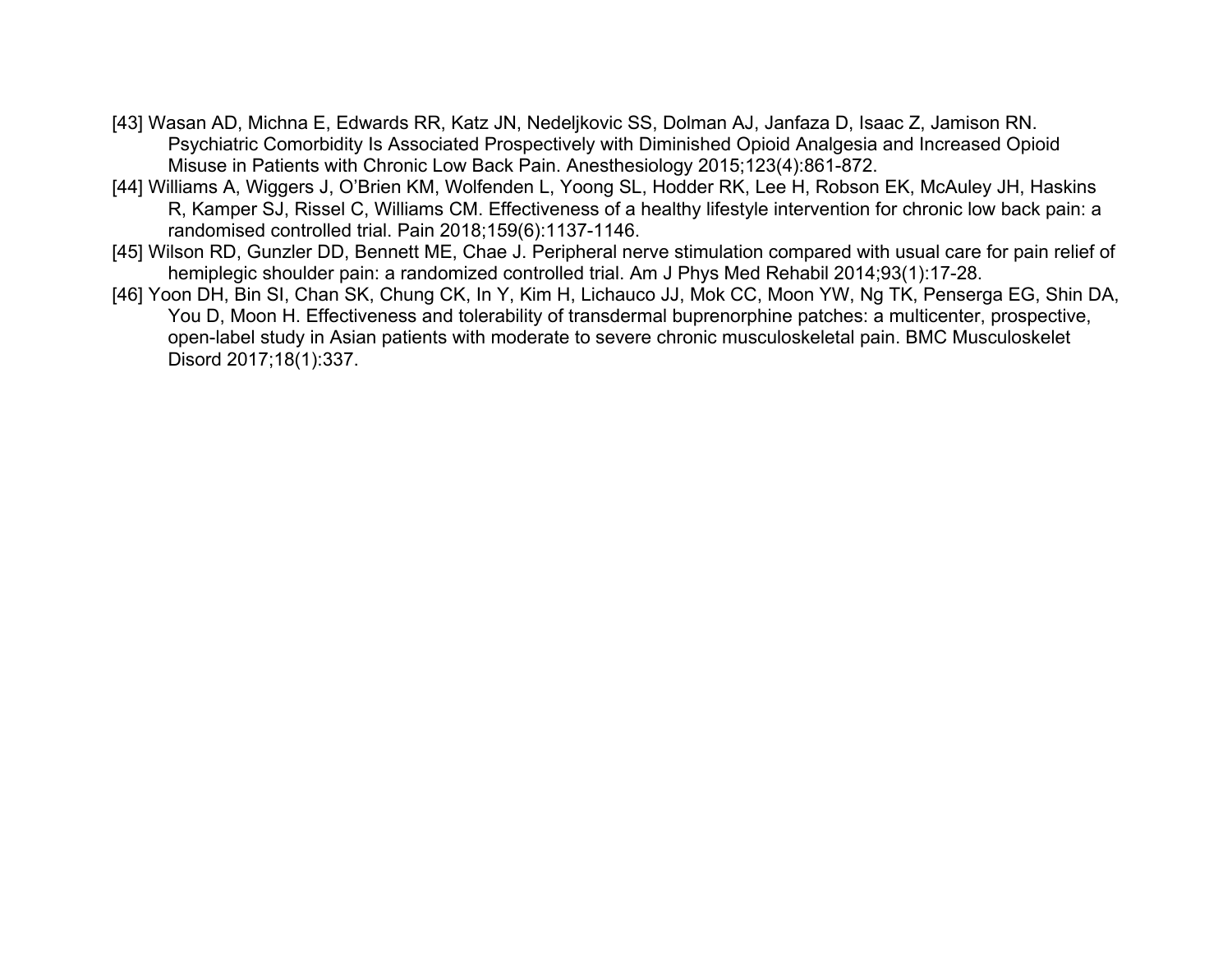| <b>Title</b>                                                                                                                                                  | <b>Date</b> | <b>FDA Organization</b>                                                                                  | <b>Topic</b>                                       | <b>URL</b>                                                                                                                                          |
|---------------------------------------------------------------------------------------------------------------------------------------------------------------|-------------|----------------------------------------------------------------------------------------------------------|----------------------------------------------------|-----------------------------------------------------------------------------------------------------------------------------------------------------|
| <b>Structured Approach to</b><br><b>Benefit Risk Assessment in</b><br><b>Drug Regulatory Decision-</b><br><b>Making PDUFA V</b><br><b>Implementation Plan</b> | 01-July-13  | Center for Drug<br><b>Evaluation and Research</b>                                                        | Medicinal<br>Product                               | https://www.fda.gov/media/84831/do<br>wnload                                                                                                        |
| <b>Periodic B/R Evaluation</b><br><b>Report (PBRER)</b>                                                                                                       | 18-July-16  | Center for Drug<br>Evaluation and<br>Research, Center for<br><b>Biologics Evaluation and</b><br>Research | Periodic<br>B/R<br>Evaluation<br>Report<br>(PBRER) | https://www.fda.gov/regulatory-<br>information/search-fda-guidance-<br>documents/e2cr2-periodic-B/R-<br>evaluation-report-pbrer                     |
| <b>Periodic B/R Evaluation</b><br><b>Report - Questions and</b><br><b>Answers</b>                                                                             | 18-July-16  | Center for Drug<br>Evaluation and<br>Research, Center for<br><b>Biologics Evaluation and</b><br>Research | Periodic<br>B/R<br>Evaluation<br>Report            | https://www.fda.gov/regulatory-<br>information/search-fda-guidance-<br>documents/e2cr2-periodic-B/R-<br>evaluation-report-questions-and-<br>answers |

### **Appendix C - Food and Drug Administration and Benefit-Risk Assessment**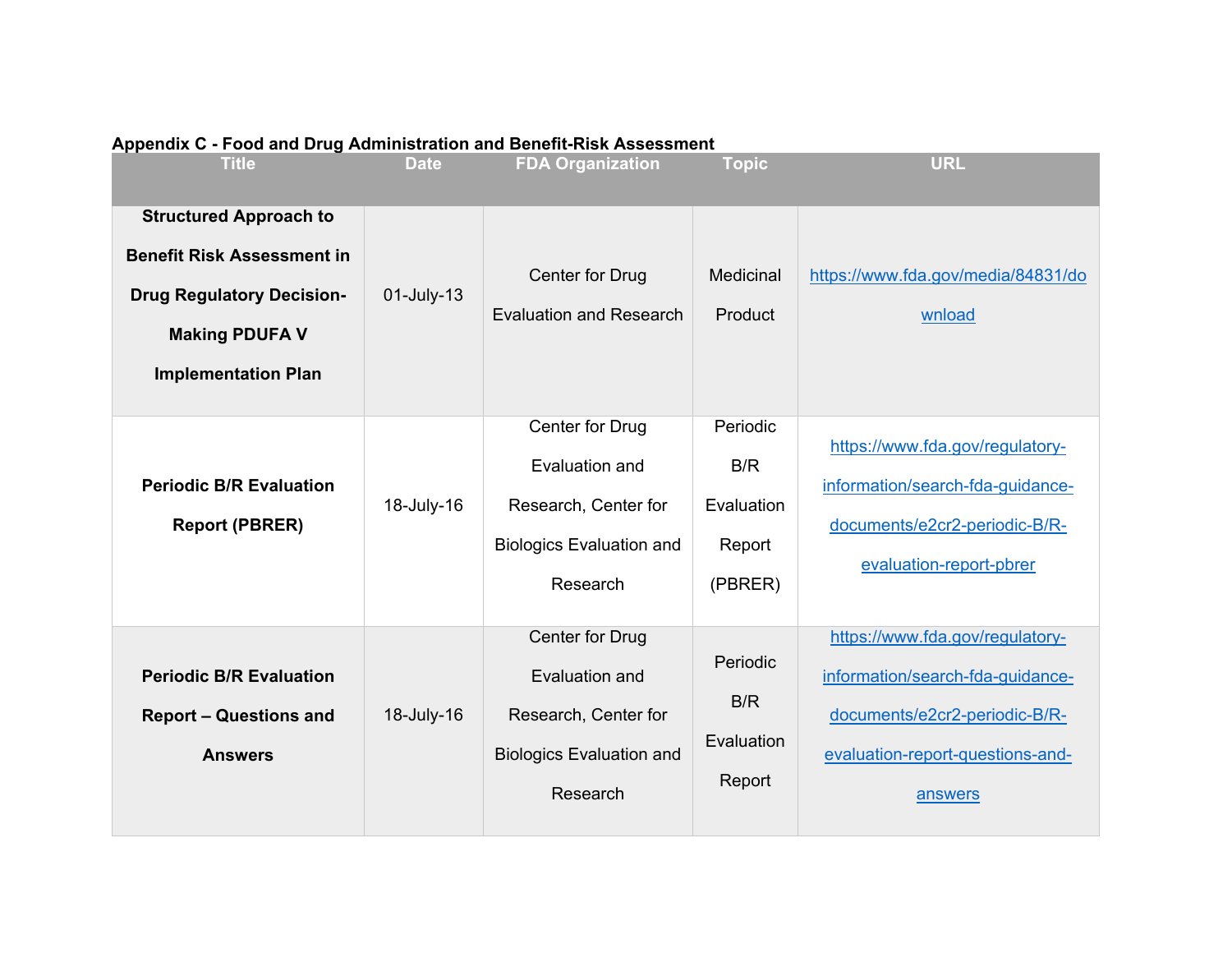| <b>Title</b>                                                                                                                                                                                   | <b>Date</b> | <b>FDA Organization</b>                                                                                  | <b>Topic</b>                                | <b>URL</b>                                                                                                                                                                              |
|------------------------------------------------------------------------------------------------------------------------------------------------------------------------------------------------|-------------|----------------------------------------------------------------------------------------------------------|---------------------------------------------|-----------------------------------------------------------------------------------------------------------------------------------------------------------------------------------------|
|                                                                                                                                                                                                |             |                                                                                                          | questions/<br>answers                       | https://www.fda.gov/regulatory-                                                                                                                                                         |
| <b>Providing Postmarket</b><br><b>Periodic Safety Reports in</b><br>the ICH E2C(R2) Format<br>(Periodic Benefit-Risk<br><b>Evaluation Report)</b>                                              | 28-Nov-16   | Center for Drug<br>Evaluation and<br>Research, Center for<br><b>Biologics Evaluation and</b><br>Research | Postmarket<br>Periodic<br>Safety<br>Reports | information/search-fda-guidance-<br>documents/providing-postmarket-<br>periodic-safety-reports-ich-e2cr2-<br>format-periodic-benefit-risk-<br>evaluation                                |
| <b>Factors to Consider</b><br><b>Regarding Benefit-Risk in</b><br><b>Medical Device Product</b><br>Availability, Compliance,<br>and Enforcement Decisions:<br><b>Guidance for Industry and</b> | 27-Dec-16   | <b>Center for Devices and</b><br><b>Radiological Health</b>                                              | Medical<br>Device                           | https://www.fda.gov/regulatory-<br>information/search-fda-guidance-<br>documents/factors-consider-<br>regarding-benefit-risk-medical-<br>device-product-availability-<br>compliance-and |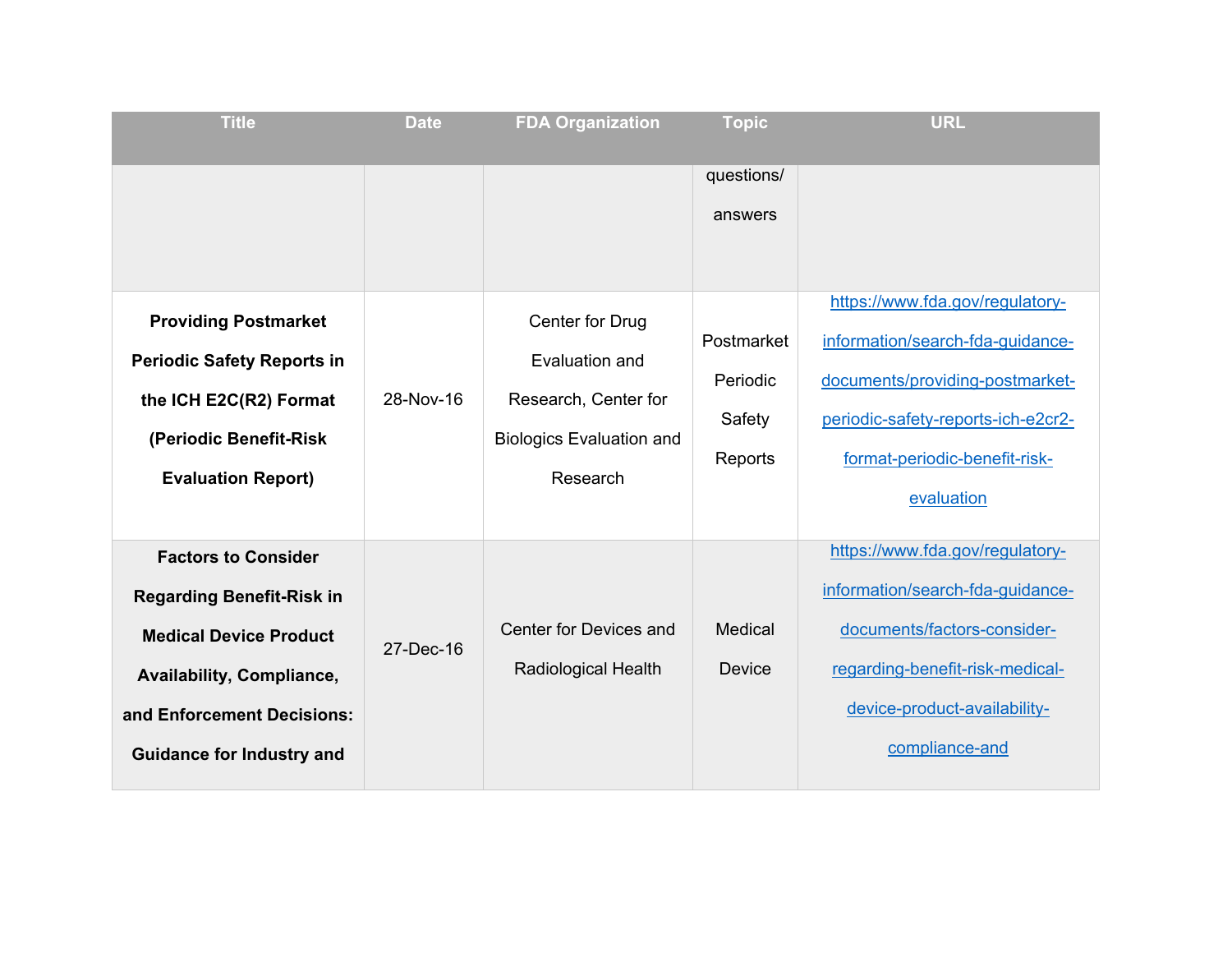| <b>Title</b>                                                                                                                                                                                                                                                                                                                             | <b>Date</b> | <b>FDA Organization</b>                              | <b>Topic</b>              | <b>URL</b>                                                                                                                                                                              |
|------------------------------------------------------------------------------------------------------------------------------------------------------------------------------------------------------------------------------------------------------------------------------------------------------------------------------------------|-------------|------------------------------------------------------|---------------------------|-----------------------------------------------------------------------------------------------------------------------------------------------------------------------------------------|
| <b>Food and Drug</b><br><b>Administration Staff</b>                                                                                                                                                                                                                                                                                      |             |                                                      |                           |                                                                                                                                                                                         |
| <b>Factors to Consider When</b><br><b>Making Benefit-Risk</b><br><b>Determinations for Medical</b><br><b>Device Investigational</b><br><b>Device Exemptions:</b><br><b>Guidance for Investigational</b><br><b>Device Exemption</b><br><b>Sponsors, Sponsor-</b><br><b>Investigators and Food and</b><br><b>Drug Administration Staff</b> | 13-Jan-17   | Center for Devices and<br><b>Radiological Health</b> | Medical<br><b>Devices</b> | https://www.fda.gov/regulatory-<br>information/search-fda-guidance-<br>documents/factors-consider-when-<br>making-benefit-risk-determinations-<br>medical-device-investigational-device |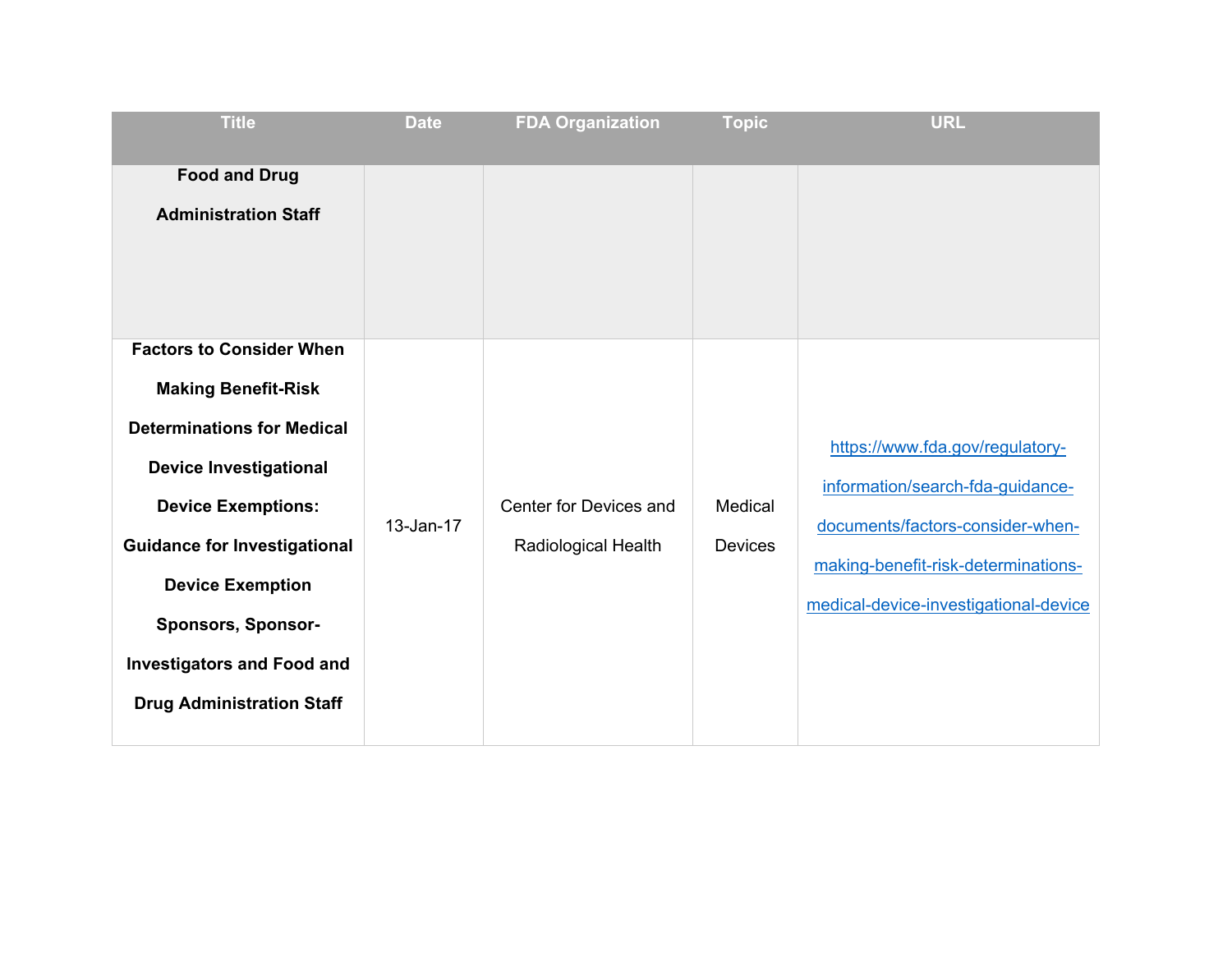| <b>Title</b>                                                                                                                                                                                                                                                                                      | <b>Date</b> | <b>FDA Organization</b>                              | <b>Topic</b>                        | <b>URL</b>                                                                                                                                                                                       |
|---------------------------------------------------------------------------------------------------------------------------------------------------------------------------------------------------------------------------------------------------------------------------------------------------|-------------|------------------------------------------------------|-------------------------------------|--------------------------------------------------------------------------------------------------------------------------------------------------------------------------------------------------|
| <b>Benefit-Risk Assessment in</b><br><b>Drug Regulatory Decision-</b><br><b>Making PDUFA VI</b><br><b>Implementation Plan</b>                                                                                                                                                                     | 10-March-18 | Center for Drug<br><b>Evaluation and Research</b>    | Medication                          | https://www.fda.gov/media/112570/d<br>ownload                                                                                                                                                    |
| <b>Benefit-Risk Factors to</b><br><b>Consider When Determining</b><br><b>Substantial Equivalence in</b><br><b>Premarket Notifications</b><br>(510(k)) with Different<br><b>Technological</b><br><b>Characteristics: Guidance</b><br>for Industry and Food and<br><b>Drug Administration Staff</b> | 25-Sept-18  | Center for Devices and<br><b>Radiological Health</b> | 510(k)<br>Premarket<br>Notification | https://www.fda.gov/regulatory-<br>information/search-fda-guidance-<br>documents/benefit-risk-factors-<br>consider-when-determining-<br>substantial-equivalence-premarket-<br>notifications-510k |
| <b>Opioid Analgesic Drugs:</b><br><b>Considerations for Benefit-</b><br><b>Risk Assessment</b>                                                                                                                                                                                                    | 20-June-19  | Center for Drug<br><b>Evaluation and Research</b>    | Medication/<br>Opioids              | https://www.fda.gov/regulatory-<br>information/search-fda-guidance-<br>documents/opioid-analgesic-drugs-                                                                                         |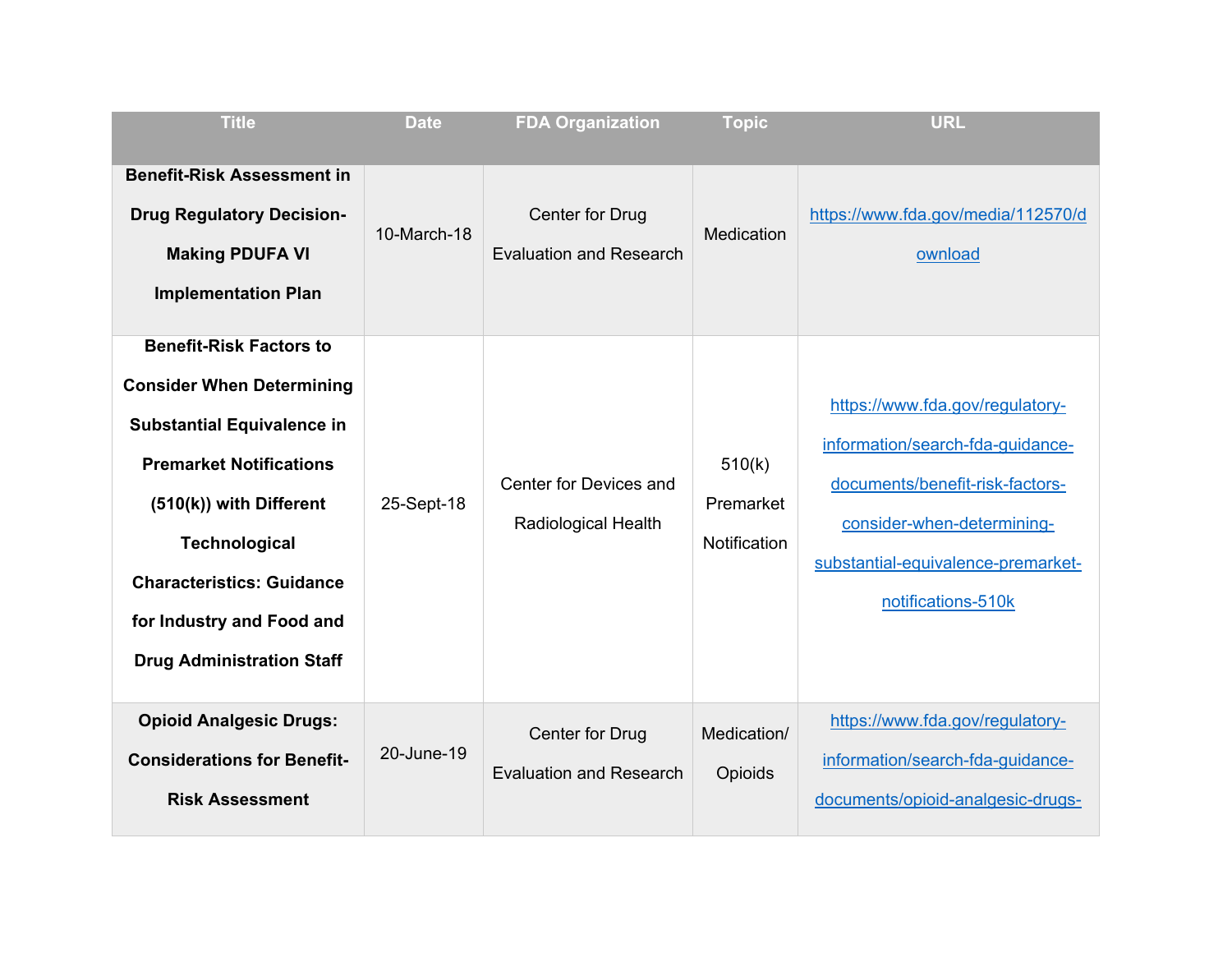| <b>Title</b>                                                                                                                                                     | <b>Date</b> | <b>FDA Organization</b>    | <b>Topic</b>   | <b>URL</b>                                                                                      |
|------------------------------------------------------------------------------------------------------------------------------------------------------------------|-------------|----------------------------|----------------|-------------------------------------------------------------------------------------------------|
| <b>Framework Guidance for</b><br><b>Industry</b>                                                                                                                 |             |                            |                | considerations-benefit-risk-<br>assessment-framework-guidance-<br>industry                      |
| <b>Consideration of</b><br><b>Uncertainty in Making</b><br><b>Benefit-Risk Determinations</b><br>in Medical Device Premarket<br><b>Approvals, De Novo</b>        | 30-Aug-19   | Center for Devices and     | Medical        | https://www.fda.gov/regulatory-<br>information/search-fda-guidance-<br>documents/consideration- |
| <b>Classifications, and</b><br><b>Humanitarian Device</b><br><b>Exemptions: Guidance for</b><br><b>Industry and Food and Drug</b><br><b>Administration Staff</b> |             | <b>Radiological Health</b> | <b>Devices</b> | uncertainty-making-benefit-risk-<br>determinations-medical-device-<br>premarket-approvals-de    |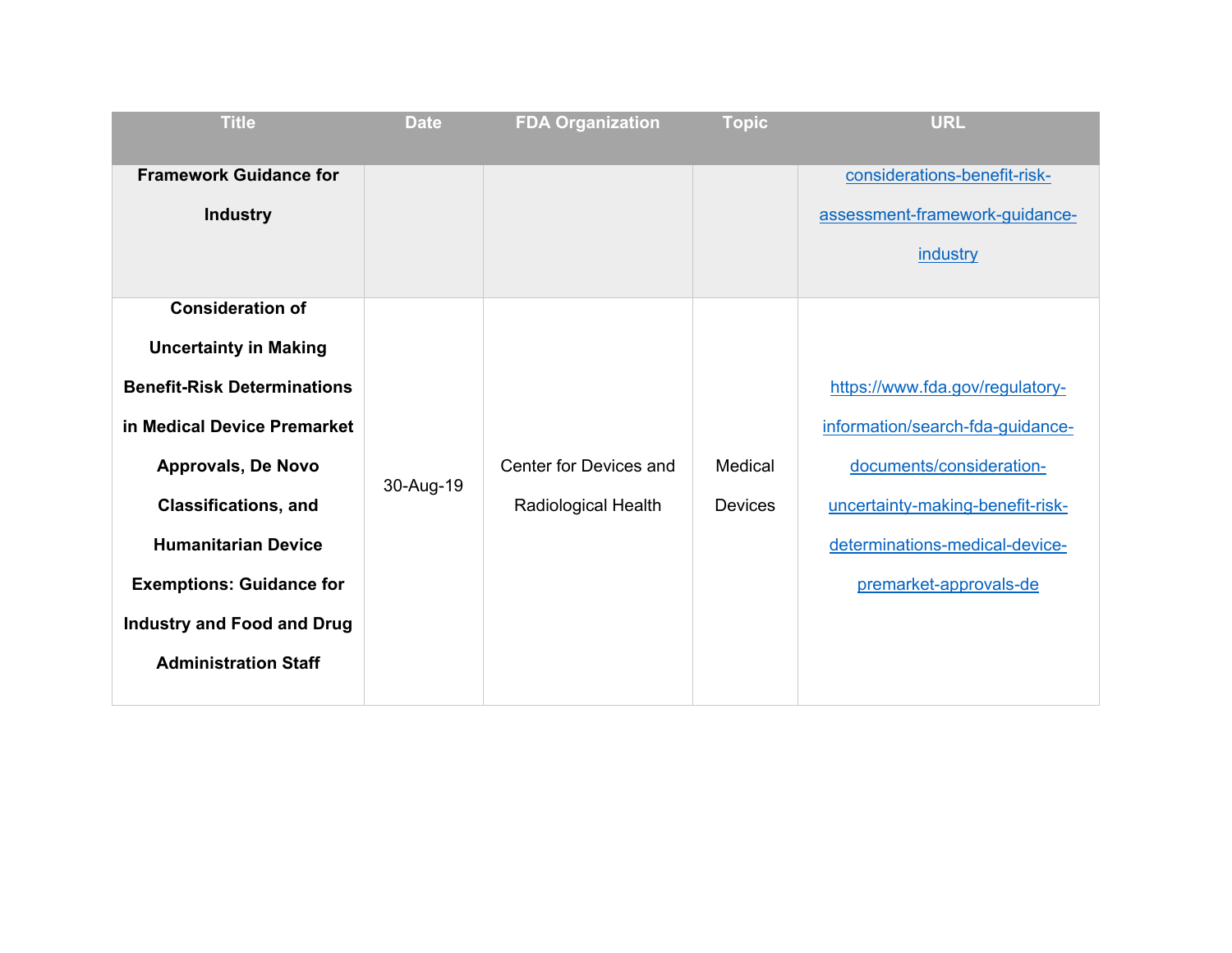| <b>Title</b>                                                                                                                                                                                                                                              | <b>Date</b> | <b>FDA Organization</b>                              | <b>Topic</b>      | <b>URL</b>                                                                                                                                                                                     |
|-----------------------------------------------------------------------------------------------------------------------------------------------------------------------------------------------------------------------------------------------------------|-------------|------------------------------------------------------|-------------------|------------------------------------------------------------------------------------------------------------------------------------------------------------------------------------------------|
| <b>Factors to Consider When</b><br><b>Making Benefit-Risk</b><br><b>Determinations in Medical</b><br><b>Device Premarket Approval</b><br>and De Novo<br><b>Classifications: Guidance</b><br>for Industry and Food and<br><b>Drug Administration Staff</b> | 30-Aug-19   | Center for Devices and<br><b>Radiological Health</b> | Medical<br>Device | https://www.fda.gov/regulatory-<br>information/search-fda-guidance-<br>documents/factors-consider-when-<br>making-benefit-risk-determinations-<br>medical-device-premarket-approval-<br>and-de |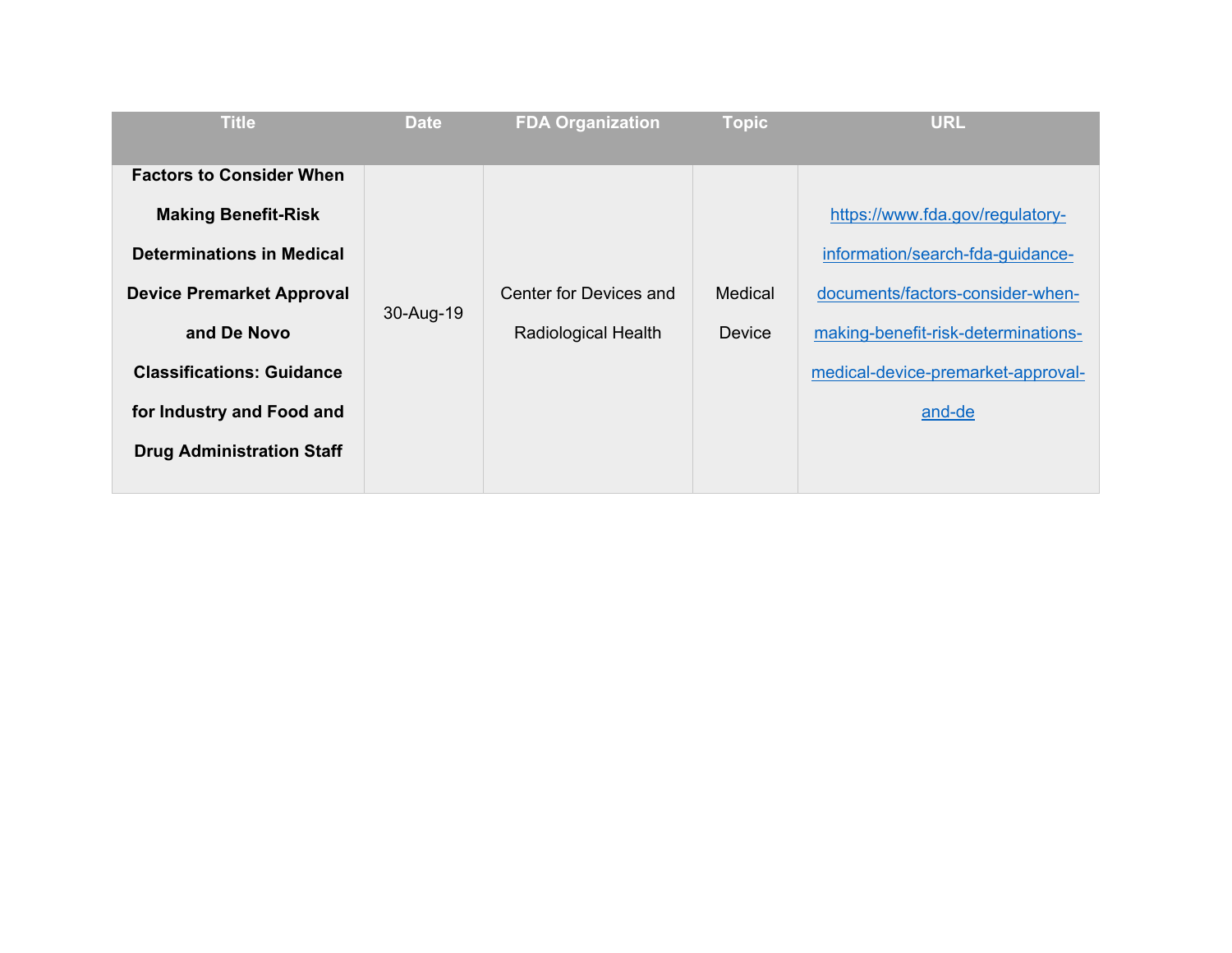| <b>Title</b>                              | <b>Date</b>   | <b>Topic</b>     | <b>URL</b>                                             |
|-------------------------------------------|---------------|------------------|--------------------------------------------------------|
|                                           |               |                  |                                                        |
| <b>Guidance document for full</b>         | last          |                  | https://www.ema.europa.eu/en/documents/regulatory-     |
| implementation of the EMA Benefit         |               | Medicinal        |                                                        |
| <b>Risk Assessment (includes a report</b> | updated       | <b>Products</b>  | procedural-guideline/d80-assessment-report-overview-   |
|                                           | <b>Oct-17</b> |                  | guidance-rev1017 en.pdf                                |
| template)                                 |               |                  |                                                        |
|                                           |               |                  |                                                        |
| Benefit-risk methodology project          | $12-Mar-$     | Project overview | https://www.ema.europa.eu/en/documents/report/benefit- |
|                                           | 09            |                  | risk-methodology-project en.pdf                        |
|                                           |               |                  |                                                        |
| <b>Benefit-risk methodology project:</b>  |               |                  |                                                        |
| Work package 1 report: Description        |               |                  |                                                        |
|                                           | $25 -$        |                  | https://www.ema.europa.eu/en/documents/report/benefit- |
| of the current practice of benefit-       |               | Current          | risk-methodology-project-work-package-1-report-        |
| risk assessment for centralised           | $May-11$      | practices        |                                                        |
| procedure products in the European        |               |                  | description-current-practice-benefit-risk en.pdf       |
|                                           |               |                  |                                                        |
| Union regulatory network                  |               |                  |                                                        |
|                                           |               |                  |                                                        |

# **Appendix D - European Medicines Agency and Benefit-Risk Assessment**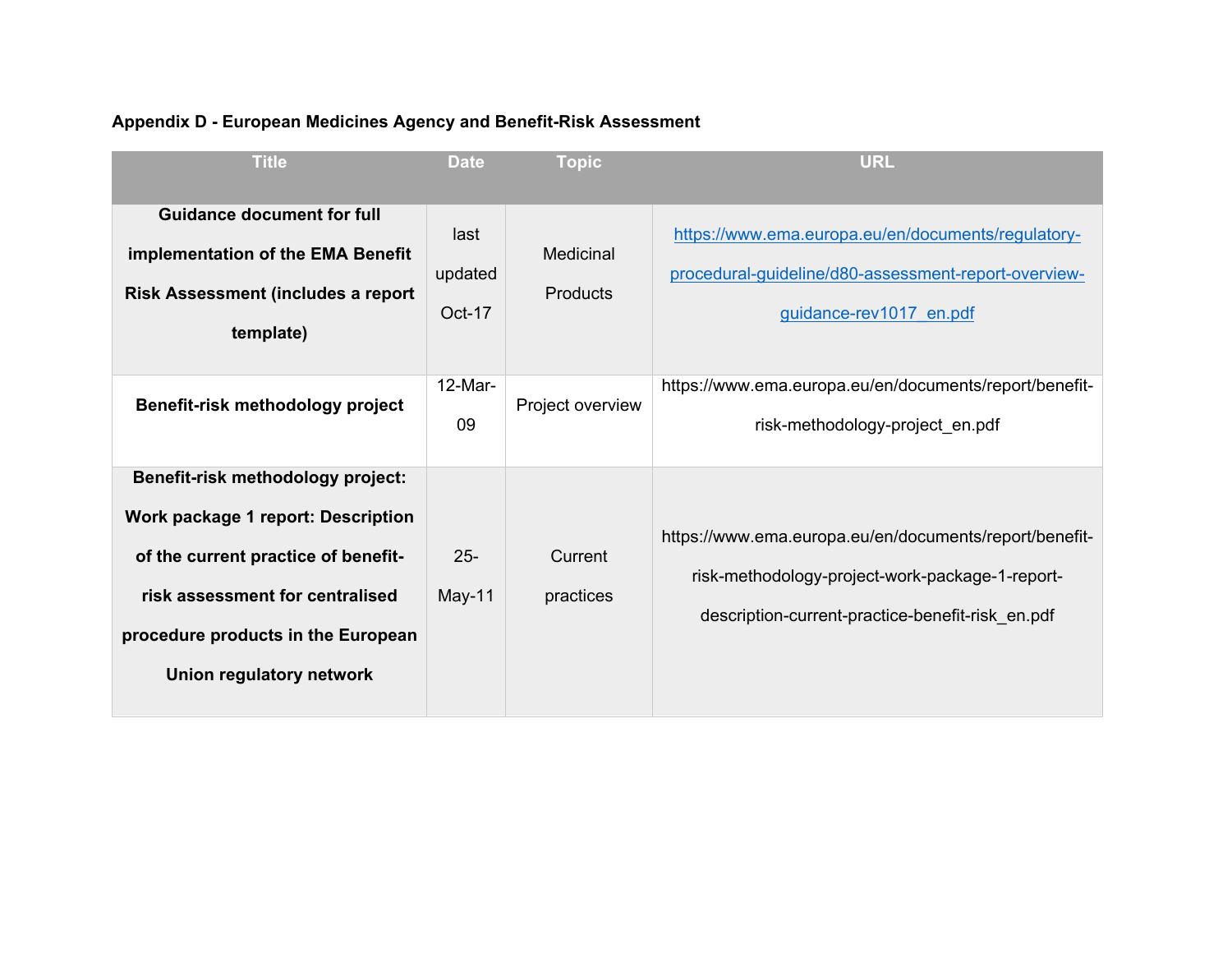| <b>Title</b>                                | <b>Date</b> | <b>Topic</b>         | <b>URL</b>                                              |
|---------------------------------------------|-------------|----------------------|---------------------------------------------------------|
|                                             |             |                      |                                                         |
| <b>Benefit-risk methodology project:</b>    |             |                      | https://www.ema.europa.eu/en/documents/report/benefit-  |
| <b>Work package 2 report: Applicability</b> | $31-Au$ g-  | Applicability of     |                                                         |
|                                             |             |                      | risk-methodology-project-work-package-2-report-         |
| of current tools and processes for          | 10          | current practices    | applicability-current-tools-processes en.pdf            |
| regulatory benefit-risk assessment          |             |                      |                                                         |
|                                             |             |                      |                                                         |
|                                             |             |                      | https://www.ema.europa.eu/en/documents/report/benefit-  |
| <b>Benefit-risk methodology project:</b>    | $31-Au$ g-  | <b>Field Tests</b>   | risk-methodology-project-work-package-3-report-field-   |
| Work package 3 report: Field tests          | 11          |                      |                                                         |
|                                             |             |                      | tests en.pdf                                            |
| Benefit-risk methodology project:           |             |                      | https://www.ema.europa.eu/en/documents/report/benefit-  |
|                                             | $9-May-$    | <b>Tools and</b>     |                                                         |
| Work package 4 report: Benefit-risk         |             |                      | risk-methodology-project-work-package-4-report-benefit- |
| tools and processes                         | 12          | <b>Processes</b>     | risk-tools-processes en.pdf                             |
|                                             |             |                      |                                                         |
| <b>Benefit-risk methodology project:</b>    |             |                      | https://www.ema.europa.eu/en/documents/report/benefit-  |
|                                             | 6-Feb-      | <b>Effects table</b> |                                                         |
| Update on work package 5: Effects           | 14          |                      | risk-methodology-project-update-work-package-5-         |
| table pilot (Phase I)                       |             |                      | effects-table-pilot-phase-i en.pdf                      |
|                                             |             |                      |                                                         |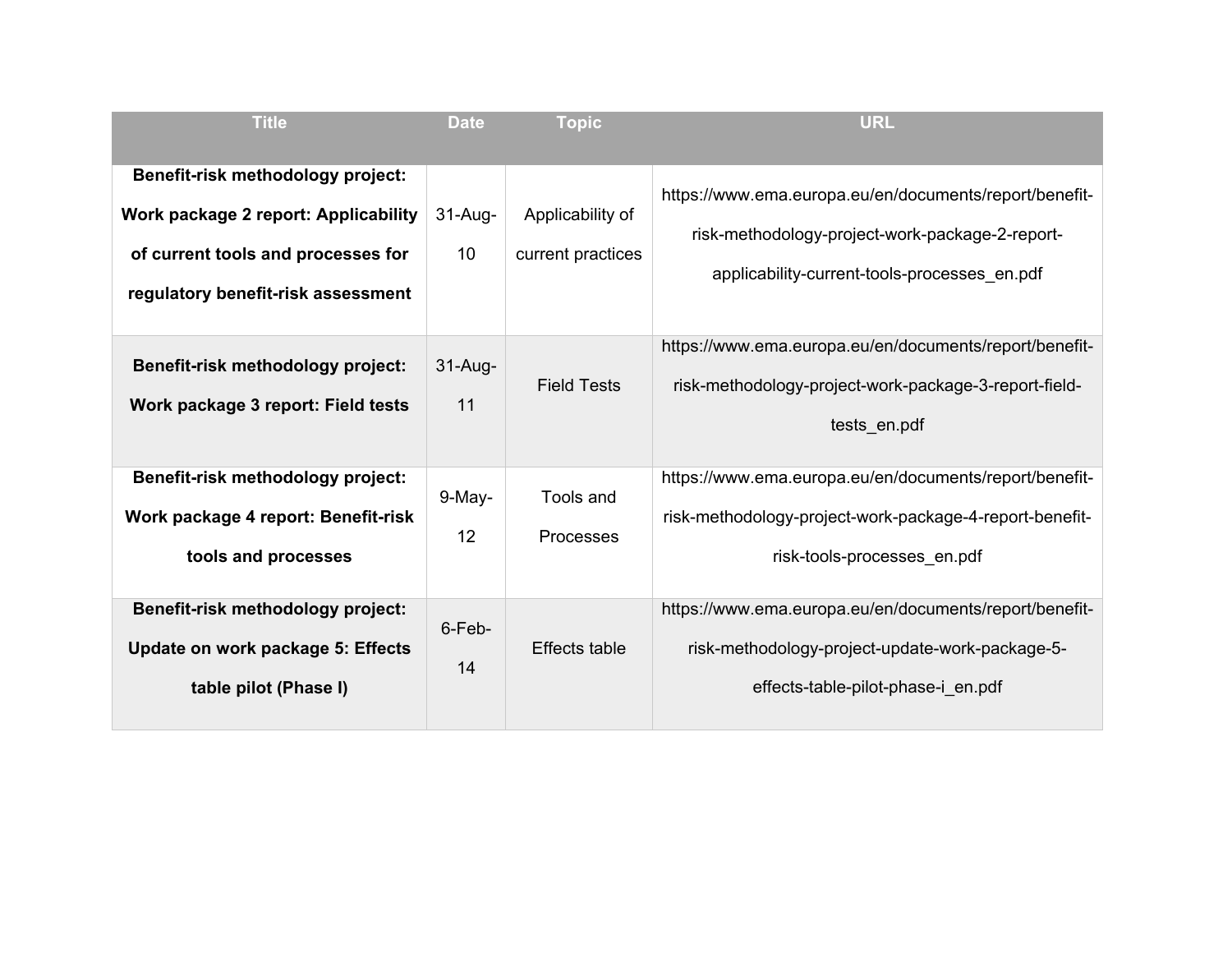| <b>Title</b>                                                                                                                                                                        | <b>Date</b>                            | <b>Topic</b>                                           | <b>URL</b>                                                                                                                                                                                                                                                                                  |
|-------------------------------------------------------------------------------------------------------------------------------------------------------------------------------------|----------------------------------------|--------------------------------------------------------|---------------------------------------------------------------------------------------------------------------------------------------------------------------------------------------------------------------------------------------------------------------------------------------------|
|                                                                                                                                                                                     |                                        |                                                        |                                                                                                                                                                                                                                                                                             |
| Benefit-risk methodology project -<br>Report on risk perception study<br>module<br><b>Report of the CHMP working group</b><br>on benefit-risk assessment models<br>and methods      | $24$ -Jan-<br>12<br>$19 - Jan -$<br>07 | <b>Risk Perception</b><br>Models and<br><b>Methods</b> | https://www.ema.europa.eu/en/documents/report/benefit-<br>risk-methodology-project-report-risk-perception-study-<br>module en.pdf<br>https://www.ema.europa.eu/en/documents/regulatory-<br>procedural-guideline/report-chmp-working-group-benefit-<br>risk-assessment-models-methods en.pdf |
|                                                                                                                                                                                     |                                        |                                                        |                                                                                                                                                                                                                                                                                             |
| <b>Reflection paper on benefit-risk</b><br>assessment methods in the context<br>of the evaluation of marketing<br>authorisation applications of<br>medicinal products for human use | 19-Mar-<br>08                          | Marketing<br>Authorisatio<br>Applications              | https://www.ema.europa.eu/en/documents/regulatory-<br>procedural-guideline/reflection-paper-benefit-risk-<br>assessment-methods-context-evaluation-marketing-<br>authorisation en-0.pdf                                                                                                     |
| <b>Benefit-risk methodology project:</b><br><b>Comments received from Dr William</b><br>Holden on the work package 2<br>report                                                      | $2-Nov-$<br>10                         | Researcher<br>comments                                 | https://www.ema.europa.eu/en/documents/other/benefit-<br>risk-methodology-project-comments-received-dr-william-<br>holden-work-package-2-report en.pdf                                                                                                                                      |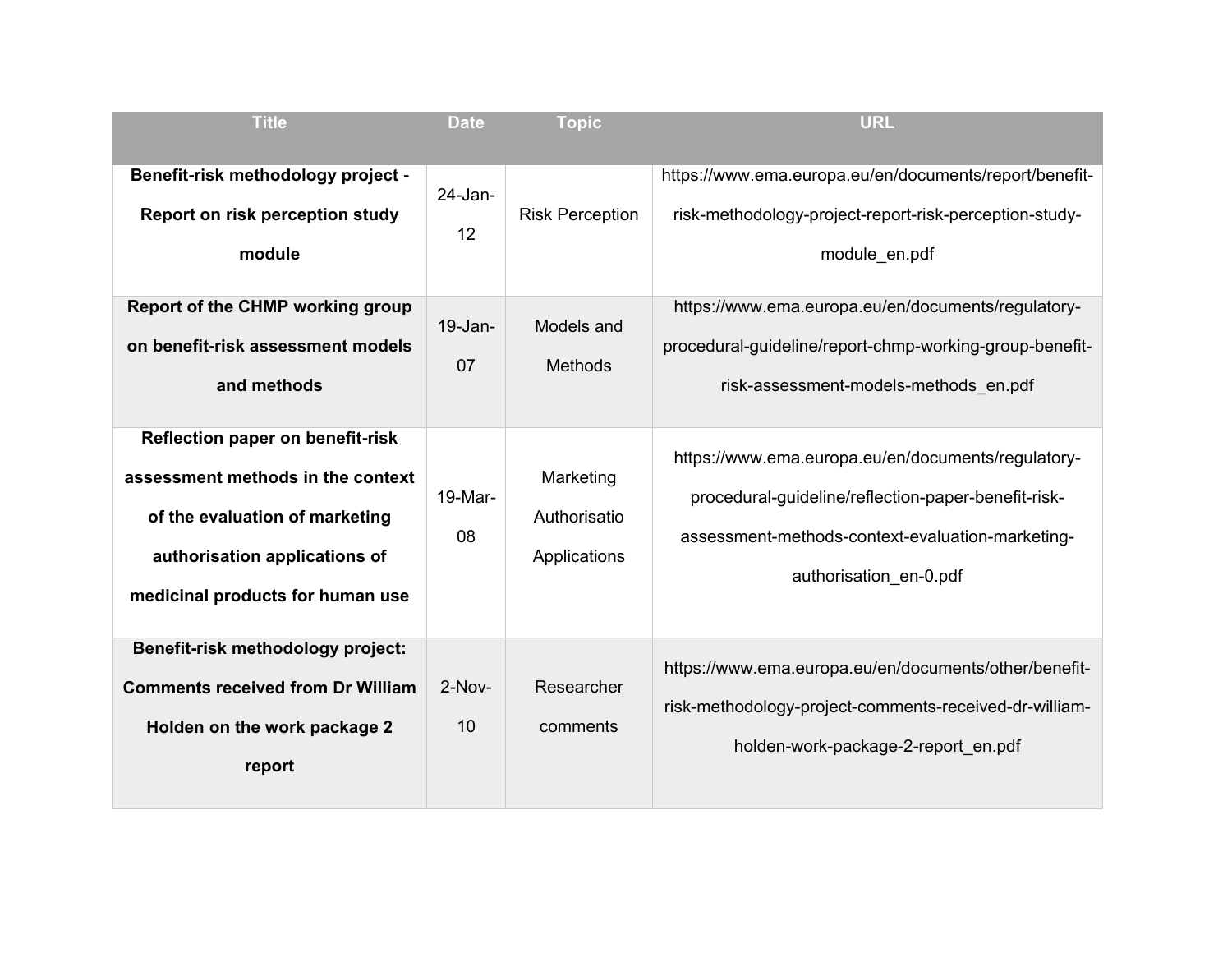| <b>Title</b>                                                                                                                  | <b>Date</b>  | <b>Topic</b> | <b>URL</b>                                                                                                                                                   |
|-------------------------------------------------------------------------------------------------------------------------------|--------------|--------------|--------------------------------------------------------------------------------------------------------------------------------------------------------------|
| Benefit-risk methodology project:<br>Reply to the comments received<br>from Dr William Holden on the work<br>package 2 report | 6-May-<br>11 | Comments     | https://www.ema.europa.eu/en/documents/other/benefit-<br>risk-methodology-project-reply-comments-received-dr-<br>william-holden-work-package-2-report en.pdf |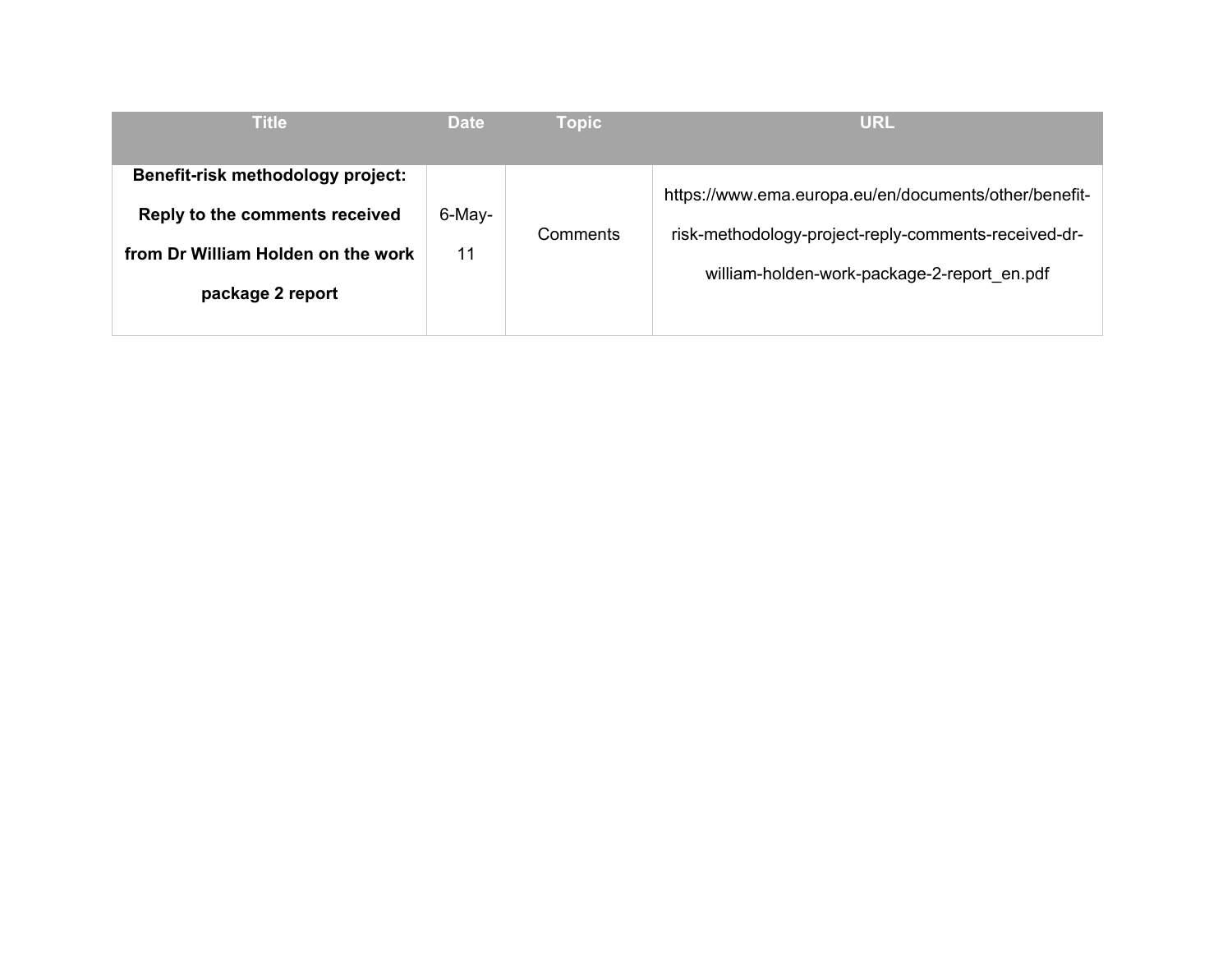#### **Appendix E - National Academies of Science, Engineering, and Medicine (including Institute of Medicine) and Benefit-Risk Assessment**

| <b>Title</b>                                                                                                                                                    | <b>Date</b> | <b>Topic</b>                        | <b>URL</b>                                                                                                                                                                     |
|-----------------------------------------------------------------------------------------------------------------------------------------------------------------|-------------|-------------------------------------|--------------------------------------------------------------------------------------------------------------------------------------------------------------------------------|
| The Future of Drug Safety: Promoting and<br><b>Protecting the Health of the Public</b>                                                                          | 22-Sept-06  | Medicinal<br>Products               | http://www.nationalacademies.org/hmd/Reports<br>/2006/The-Future-of-Drug-Safety-Promoting-<br>and-Protecting-the-Health-of-the-Public.aspx                                     |
| <b>Understanding the Benefits and Risks of</b><br><b>Pharmaceuticals. Workshop Summary</b>                                                                      | 15-Aug-07   | Medicinal<br>Products               | http://www.nationalacademies.org/hmd/Reports<br>/2007/Understanding-the-Benefits-and-Risks-<br>of-Pharmaceuticals-Workshop-Summary.aspx                                        |
| <b>Ethical and Scientific Issues in Studying the</b><br><b>Safety of Approved Drugs</b>                                                                         | $1-May-12$  | <b>Medicinal</b><br><b>Products</b> | http://www.nationalacademies.org/hmd/Reports<br>/2012/Ethical-and-Scientific-Issues-in-Studying-<br>the-Safety-of-Approved-Drugs.aspx                                          |
| <b>Characterizing and Communicating</b><br><b>Uncertainty in the Assessment of Benefits</b><br>and Risks of Pharmaceutical Products:<br><b>Workshop Summary</b> | 26-Sept-14  | Medicinal<br>Products               | http://nationalacademies.org/hmd/Reports/2014<br>/Characterizing-and-Communicating-<br>Uncertainty-in-the-Assessment-of-Benefits-<br>and-Risks-of-Pharmaceutical-Products.aspx |